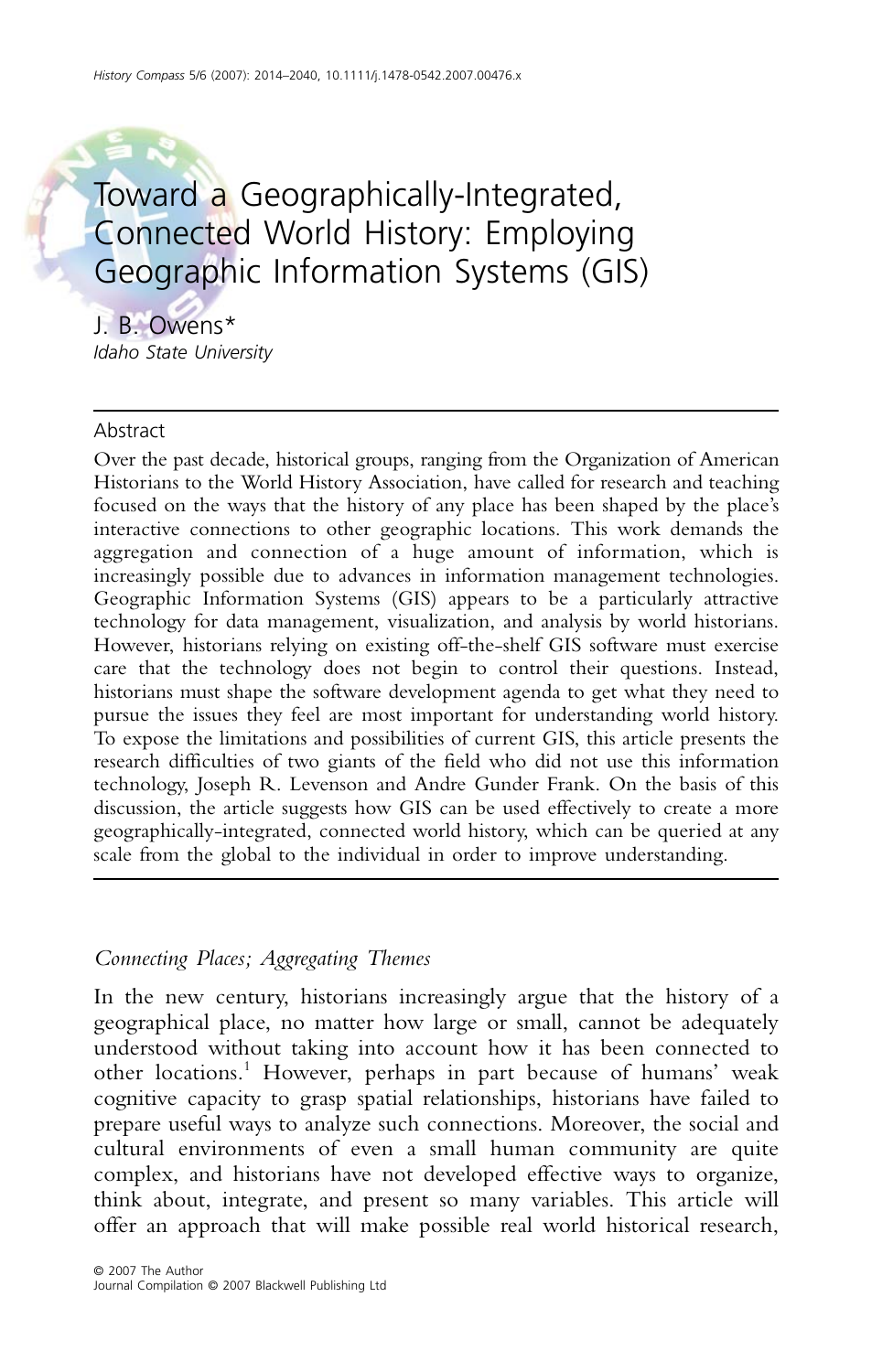

Fig. 1. ECAI (Electronic Cultural Atlas Initiative) Iraq. Shows a historic visualization using *Time*Map. Information available for viewing is listed on the left, and the user activates data by clicking on the box to the left of the data name. Image and permission to use it provided by Dr Ian Johnson, Director, Archaeology Computing Laboratory, University of Sydney.

which is both geographically-integrated and connected, whose results can be expressed concisely and clearly to researchers and students.

Over the past decade, major changes in communications and information management technologies have transformed global business and research practices. Historians' efforts to integrate information geographically by place and to connect places demand the aggregation and connection of a huge amount of information, and the contemporary global transformation has brought possible assistance. Among widely utilized information technologies, Geographic Information Systems (GIS) appears to be particularly attractive for data management, visualization, and analysis by world historians (Fig. 1). However, historians relying on existing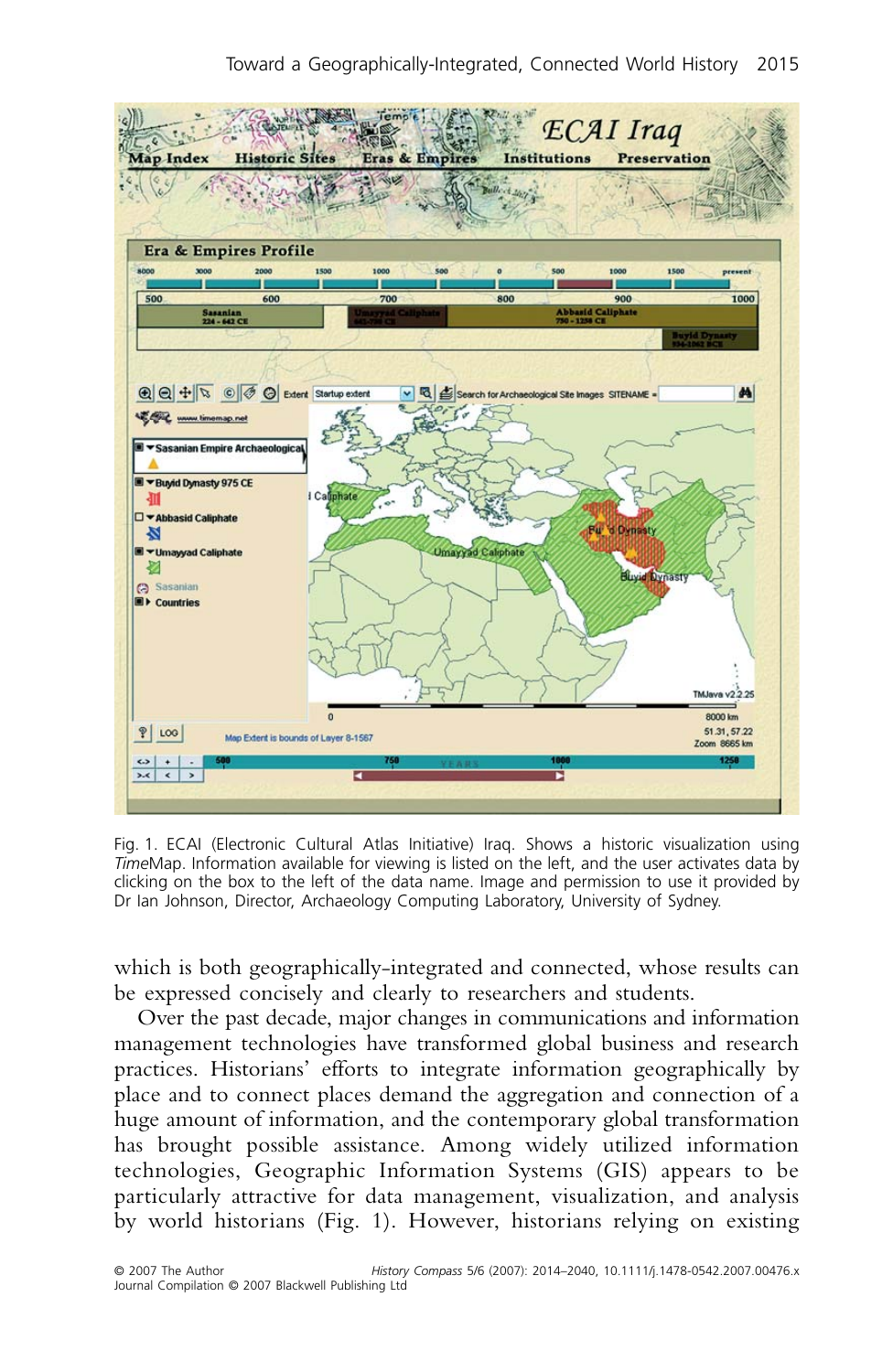

Fig. 2. Diversity Sydney: An Atlas of Cultural Diversity. Shows visualizations at both a local and a global scale. Sydney's connections to the world can be displayed on the basis of the languages spoken by its residents. This visualization deals with speakers of Chinese languages, and the information about Cantonese speakers is activated, showing both Cantonese speakers in Sydney and the distribution of Cantonese speakers throughout the world. Image and permission to use it provided by Dr Ian Johnson, Director, Archaeology Computing Laboratory, University of Sydney.

off-the-shelf GIS software must exercise care that the technology does not begin to control their questions. Instead, historians must shape the software development agenda to get what they need to pursue the issues they feel are most important for understanding world history. To expose the limitations and possibilities of current GIS, this article presents the research difficulties and conceptual vocabularies of two quite different intellectual giants among world historians who did not use this information technology, Joseph R. Levenson and Andre Gunder Frank, who specialized in intellectual history and economic history respectively. In realizing his analytical goals, each of these scholars encountered significant problems, which are common to real world history based on establishing connections and interactions among geographic locations. On the basis of this discussion, I suggest how GIS can be used effectively to create a more geographically-integrated, connected world history, which can be queried at any scale from the global to the individual to improve understanding (Fig. 2).

## *The Importance of Connections in World History: Joseph R. Levenson*

World historians trying to understand how geographically-integrated history and GIS technology might fit into their work would do well to read Joseph Levenson's trilogy *Confucian China and its Modern Fate* because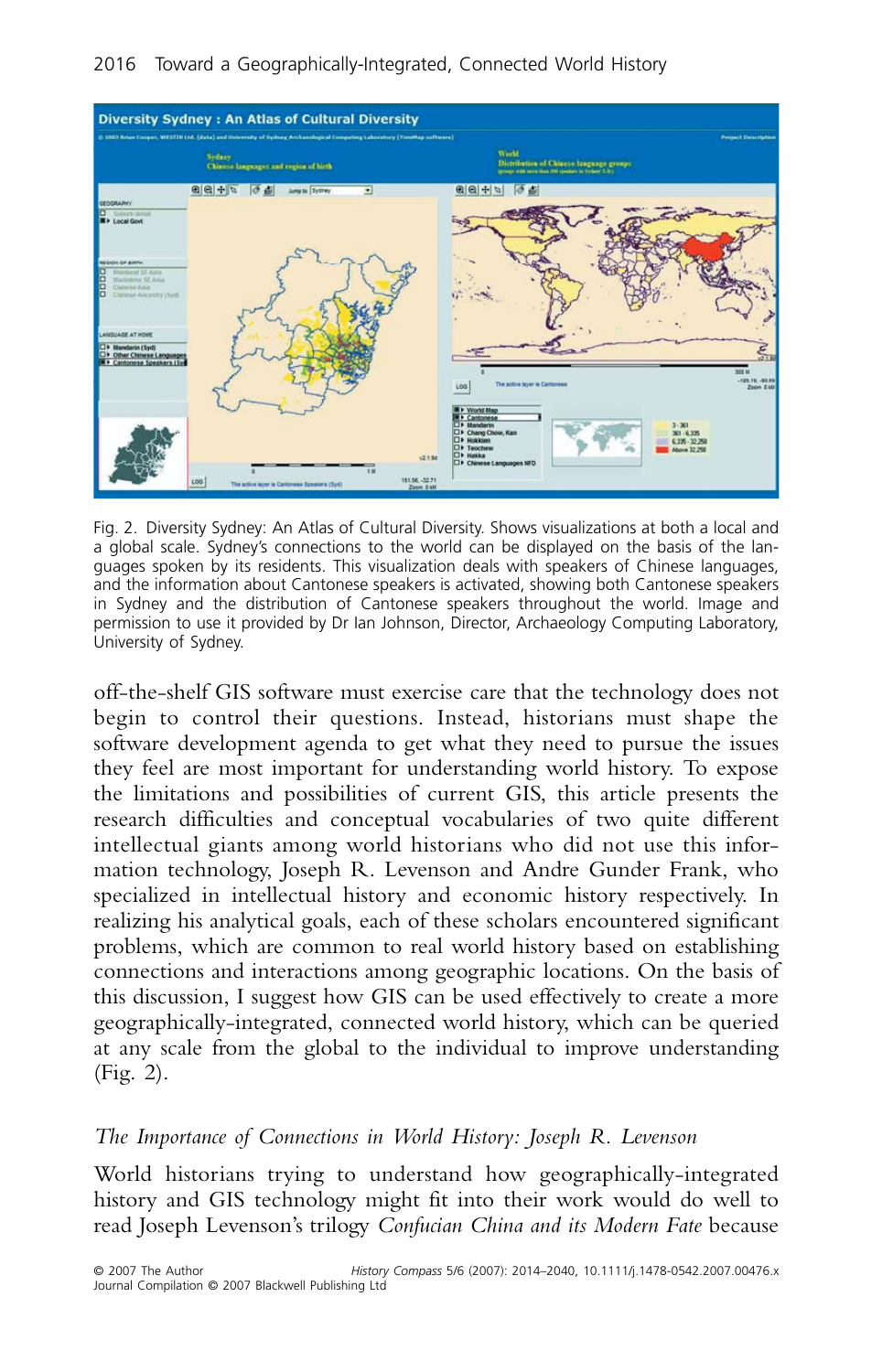there may be no better explanation of the importance for historical understanding of grasping connections. Levenson opened the trilogy's first volume, *The Problem of Intellectual Continuity* (1958), with an introduction entitled 'The Special and General Historical Quests'. For the epigraph he chose a brief parable from Alfred North Whitehead's 1929 book *Process and Reality*. Whitehead wrote, 'A traveller, who has lost his way, should not ask, "Where am I?" What he really wants to know is, Where are the other places? He has got his own body, but he has lost them'.<sup>2</sup> In the two decades after World War I, Whitehead, a prominent English mathematician, physicist, and philosopher, published a series of books, of which *Process and Reality* was one of the most sophisticated, to explain the significance of the new physics, and of Albert Einstein's theory of relativity in particular, for analytical thought. Despite the passage of almost eight decades since the publication of the cited book, few historians realize the degree to which their conceptual perspectives were developed and justified on the basis of now superseded ideas about the physical universe, which means that the results of historical research of even high quality often fall well short of adequate explanation. Whitehead precisely encapsulated the fundamental point in the parable Levenson selected. Existing works in history and the social sciences offer deficient explanations of historical process because they suffer from what Whitehead called the 'fallacy of misplaced concreteness', which he argued is involved when, in Newtonian physics, it is claimed that an atom could be defined and understood on the basis of its 'simple location' in spatial-temporal terms, assuming that this abstraction of a bit of matter from its context actually provides a description of concrete reality. Instead, a description of reality demands attention to the way the atom is connected to other bits of matter. Levenson tried to write history in a way that avoids the 'fallacy' Whitehead defined.

Levenson was an intellectual historian, although he rightly insisted that his field was only 'an avenue of entry'.

'Out there', in the history men make, the web is never rent, and intellectual, social, political, economic, cultural threads are interwoven. In the specialized approach, one tampers with the unity of nature; but the end is, to restore the whole in comprehensible form.<sup>3</sup>

Moreover, it was not just a question of pulling together the research results from these different fields; Levenson clearly felt that the 'comprehensible form' had to include the world. 'For something is emerging', he wrote, probably sometime in 1962, 'that really can be called world history, not just the sum of histories of separate civilizations'.<sup>4</sup> Levenson's great contribution to world history was the skillful application of Whitehead's insight about the proper basis of analysis to the history of ideas. In his introductory comments following the quotation of Whitehead's traveler's parable, he stated: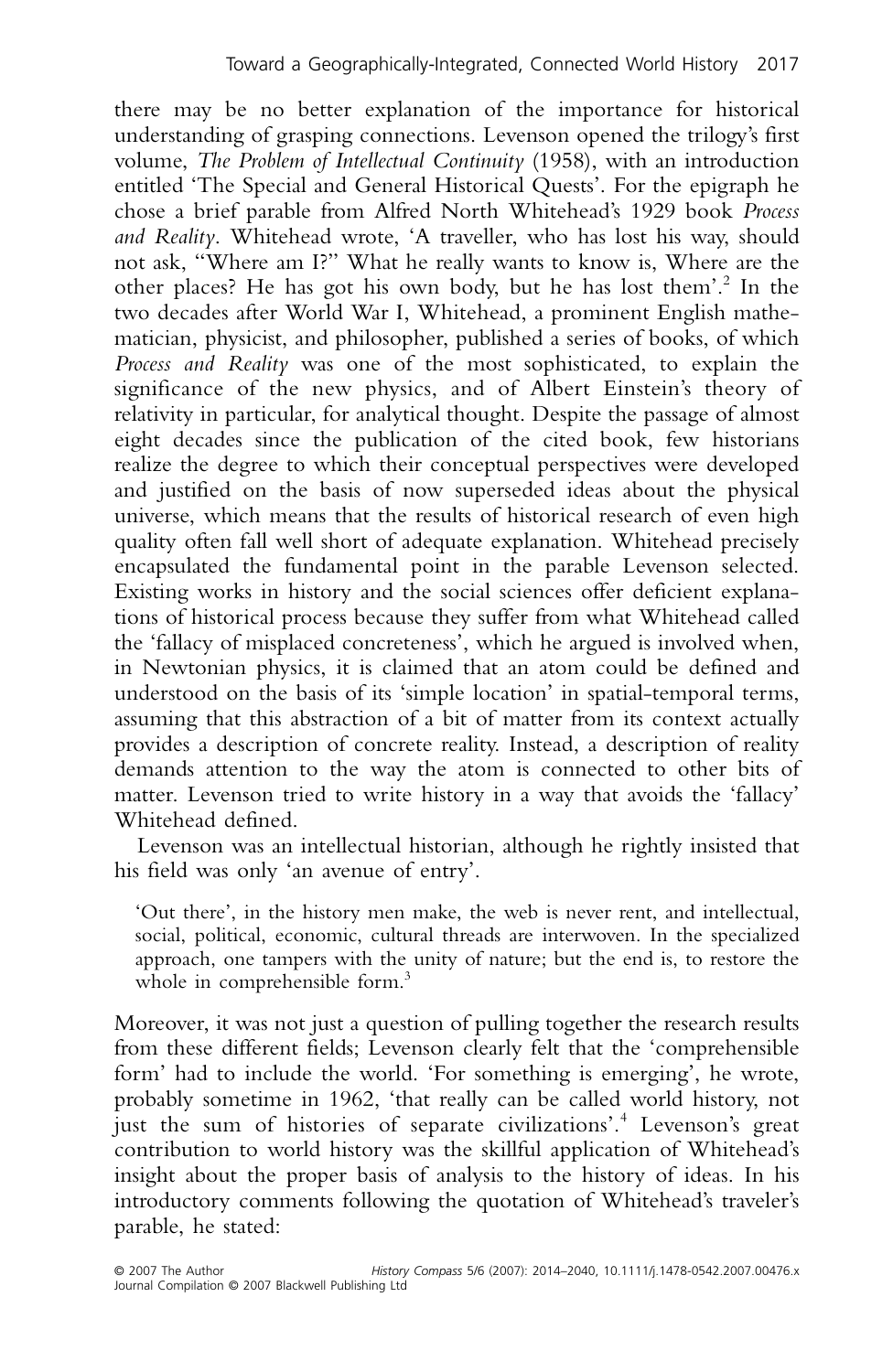An idea is always grasped in relative association, never in absolute isolation, and no idea, in history, keeps a changeless self-identity. An audience which appreciates that Mozart is not Wagner will never hear the eighteenth-century *Don Giovanni*. . . . Vocabulary and syntax, then, may remain the same, late and soon, but the statement changes in meaning as its world changes. . . . An idea, then, is a denial of alternatives and an answer to a question. What a man really means cannot be gathered solely from what he asserts; when he asks and what other men assert invest his ideas with meaning. In no idea does meaning simply inhere, governed only by its degree of correspondence with some unchanging objective reality, without regard to the problems of its thinker.<sup>5</sup>

Levenson did not limit his treatment of those 'problems' to a dialectic clash of contrasting ideas. When discussing the acceptance of 'Western' ideas by some Chinese intellectuals, he stressed the emotional context of such debates.

And no one is so ethereal, so cleanly delivered from native soil and the limited culture which formed him, that he can see its relative disqualification with perfect equanimity. Man is not a neutral machine, calmly recording right answers; if a foreign answer is to be intellectually accepted as right, the native culture's emotional claims must somehow be squared.<sup>6</sup>

This perspective provided the core of Levenson's arguments about the rejection of Christianity by westernizing iconoclasts and about the appeal to many of them of communism in its Marxist-Leninist form.

What followed, sustained through three mutually reinforcing volumes, was a brilliant display of how much better Chinese history could be understood by employing this relational, connected approach. I have some doubts in places about his results, but ultimately, Levenson is important because he provided a type of abstraction that shows what we should be doing to get at the real world of the past.<sup>7</sup> However, Levenson's own approach works in part because of his ability to establish and control relationships in sentences that many editors and readers would reject because of their length and complexity. When he summarized how the end of Monarchy fundamentally transformed the thought of Confucianists, Levenson wrote:

When republican 'men of the future' set the pace, they not only abandoned traditionalism on their own account, but transformed the traditionalism of those who never joined them, turning it into nostalgia which is thirst for the past, not a life-giving fluid itself.<sup>8</sup>

Or to present an even longer, more convoluted example, in an apparent explanation of his earlier treatment of the 'little life' and 'empty career' of the 'small Confucianist' Liao P'ing,<sup>9</sup> Levenson argued:

And so the historian, by abjuring judgement in his ambiguous way, has a chance to be an alchemist. With an even-handed allocation of historical significance, he treats unequal quantities with equal *historical* respect. And thereby he may be converting dross (by his contemporary standards of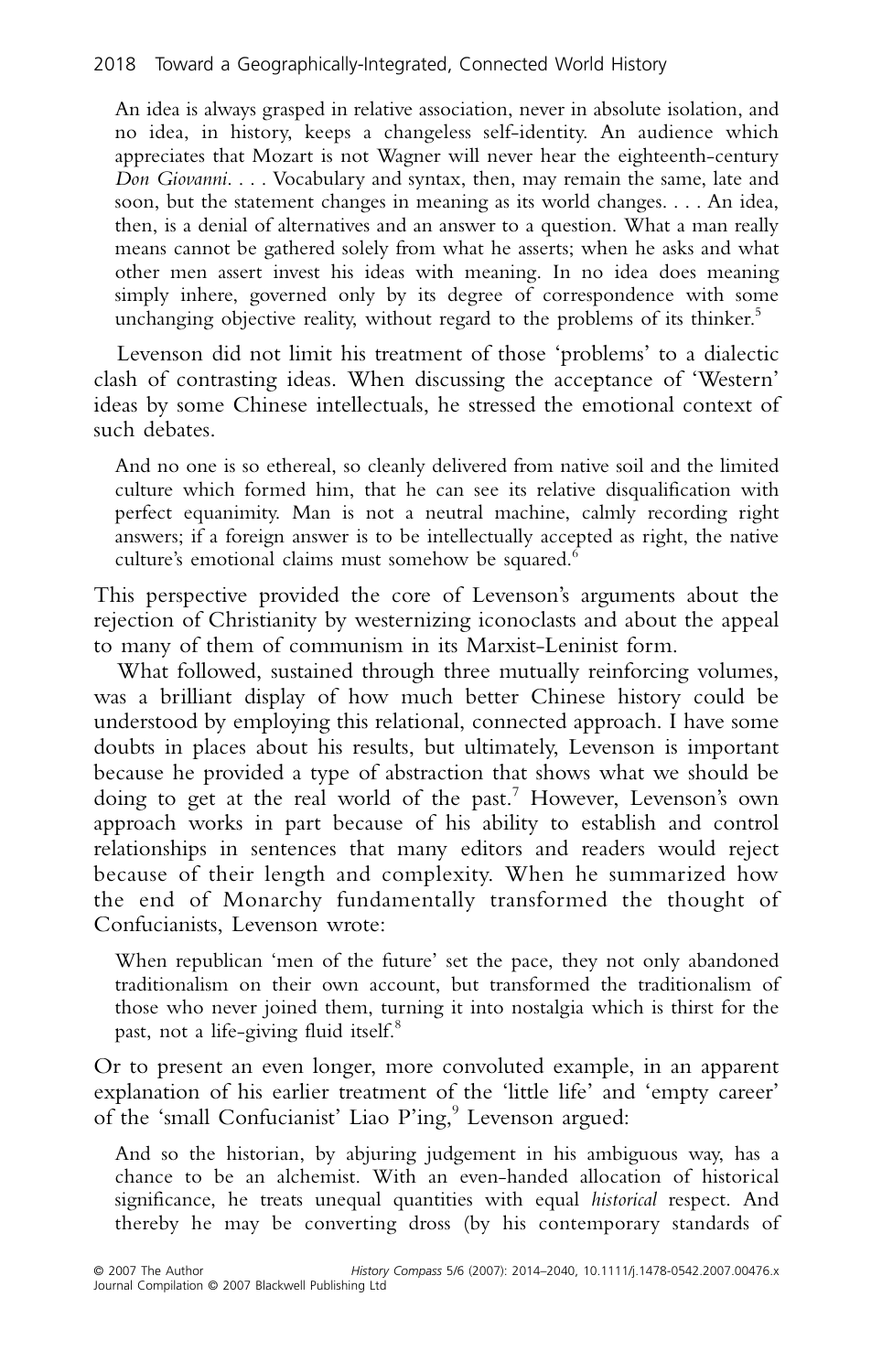judgement which are *not* abjured) into the gold of a work of historical art. The historian's task, his golden opportunity, is to make what seems not valuable into the invaluable. Perhaps his comprehension, when formed into his creation, will make memorable the works and days which value-judgement, unmitigated by historical judgement, would leave neglected. Thus, far from being a relativist in a nihilistic sense, he seeks to create something in the here and now out of the nothing of the *historically* significant. His creativity makes it historically *significant*, and his own creative act, by submitting itself to judgement, confirms judgement as meaningful instead of confounding it as vain.10 [emphasis in original]

This dependence for success on his personal prose style suggests that he developed a technique which would be difficult to duplicate. GIS offers historians the possibility of establishing and presenting connections within a changing, complex system in ways less dependent on a style that would be hard to master and employ.

From the perspective of geographically-integrated history, Levenson did not tie his account closely enough to place. 'China' represents a huge territory, as large as Europe or South Asia. Although 'China' served as an imagined place for Confucian intellectuals and Chinese nationalists, it is also a collection of geographic locations where the people Levenson discussed lived and worked. Lacking a firm tie to place, Levenson's account often appears to float above the 'native soil' and everyday life to which Chinese intellectuals were rooted emotionally, whether Confucianists or Nationalists.

Moreover, his presentation of process is too often dependent on the use of abstract entities that are reified into actors, particularly in the case of the principal dichotomies around which he builds each volume. At some point he became aware of the problem because in the General Preface of the 1968 trilogy, he insisted:

Accordingly, when I conjure up dichotomies . . . these are offered, not as stark confrontations really 'there' in history, but as heuristic devices for explaining (not conforming to) the life situation. Only categories clash, categories of explanation. What they are used to explain is the overlapping, intermingling, noncategorical quality of minds, situations, and events. Antitheses are *abstractions* [my emphasis], proposed only to let us see how, and why, their starkness in definition is mitigated in history.<sup>11</sup>

But too often, Levenson's categories duplicated those central to aspects of classical social theory, as in the cases of traditional/modern, aristocracy/ bureaucracy, or feudalism/absolutism, for example. Levenson himself emphasized<sup>12</sup> that although we note the relational nature of the interpretive schemes employed by other, unfamiliar peoples, we too often unquestioningly take our own as rational, 'trans-historical absolutes', 'the norm of norms', which Levenson correctly felt no one possesses.<sup>13</sup> It is too much to expect that Levenson's readers, and often the author himself, would accept, in the face of their continual reification, as only abstractions not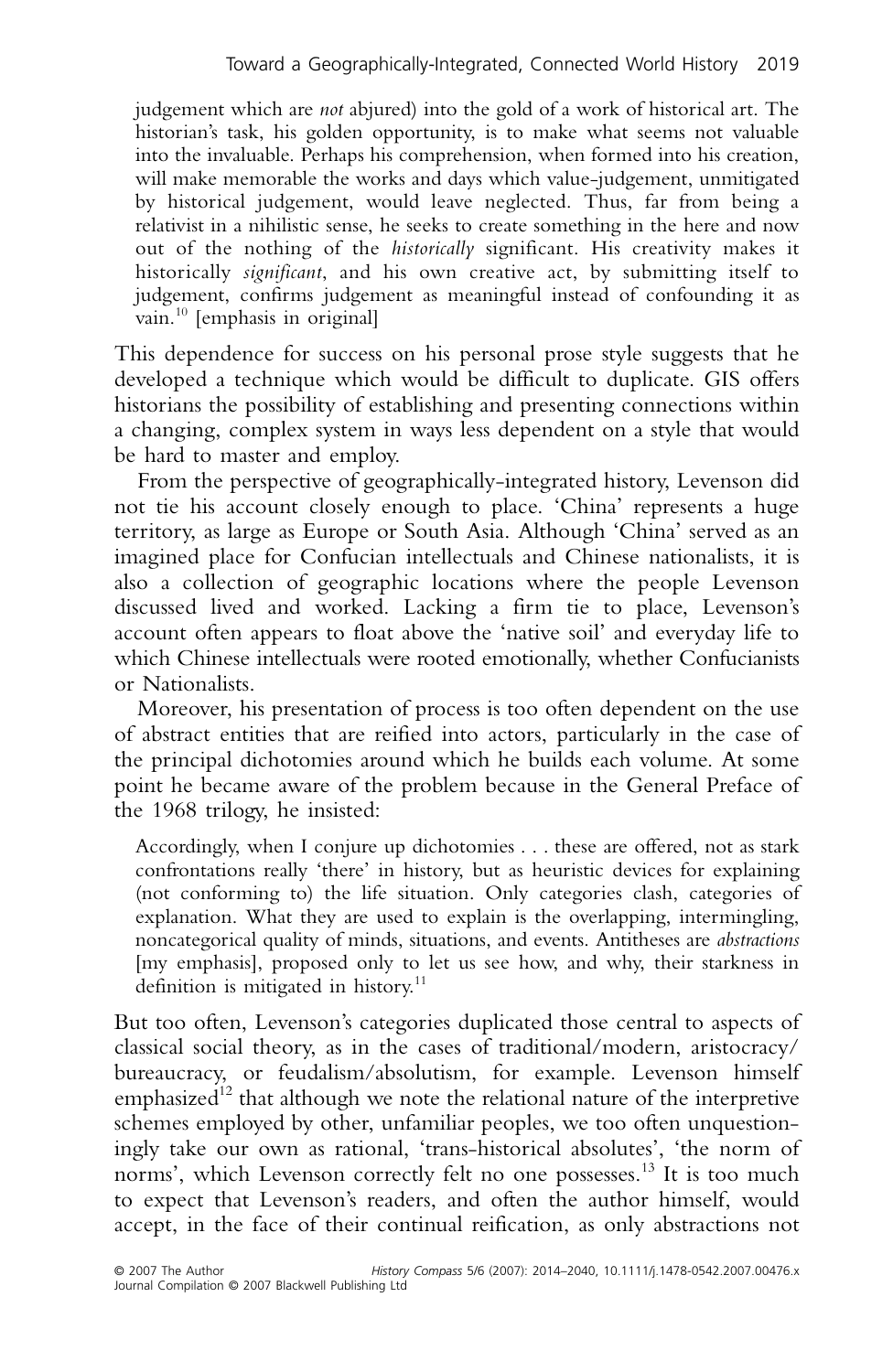in the real world the conceptual terms that most other scholars presented as descriptive of that world. In the end, even a thinker and writer of Levenson's talent could not hit upon a way 'to restore the whole in comprehensible form'.14 Three decades later, Andre Gunder Frank would offer another type of relational, connected approach designed to provide a vision of a world history that would be more than 'the sum of the histories of separate civilizations'.

# *The Importance of Connections in World History: Andre Gunder Frank*

In his book *ReORIENT: Global Economy in the Asian Age* (1998), Andre Gunder Frank explained why, in the quest for a type of history that allows us better to understand the real world, the major works of 'classical' social theory, themselves the descendants of the Newtonian revolution, have to be consigned to the bibliography of those books that must be read to understand the ideas of a particular era while offering little help in our quest to grasp world history. Frank had not read Levenson's masterpiece,<sup>15</sup> but he offered a way out of some of the analytical problems for which Levenson never discovered a satisfactory solution. But Frank admits that he really does not know how to undertake the 'holistic global analysis' he advocates.

Frank was as determined as Levenson to reject approaches to world regions that postulated the existence of some perpetual civilizational essence, which shaped and continues to shape the destiny of each. However, he did so much more conscious than Levenson of the need for a radical rejection of classical social theory with its prominent Marxian and Weberian roots. Despite having influenced and collaborated with Immanuel Wallerstein, Frank targeted Wallerstein's thesis about the modern world system for challenge. Wallerstein published, beginning in 1974, a detailed three-volume history, in which he combined the usually antagonistic elements of modern social theory associated with Karl Marx and Max Weber into a coherent discussion of the development of Capitalism in Europe out of the so-called crisis of Feudalism and the subsequent incorporation of the world's other regions into an increasingly global Capitalist world system.

By the beginning of the 1990s, Frank had developed serious reservations about the idea of a modern world system, much to Wallerstein's obvious disgust.16 While Levenson's 'avenue of entry' into history was the study of ideas, Frank's was economics, the field in which he received his Ph.D. from the University of Chicago in 1957. *ReORIENT* was part of a complex research program based on Frank's more recent view that geographically large economies, among them ones that have extended over major portions of Afroeurasia during the last 5000 years, have characterized much of world history. If true, this observation would negate the uniqueness of Wallerstein's modern world system and cast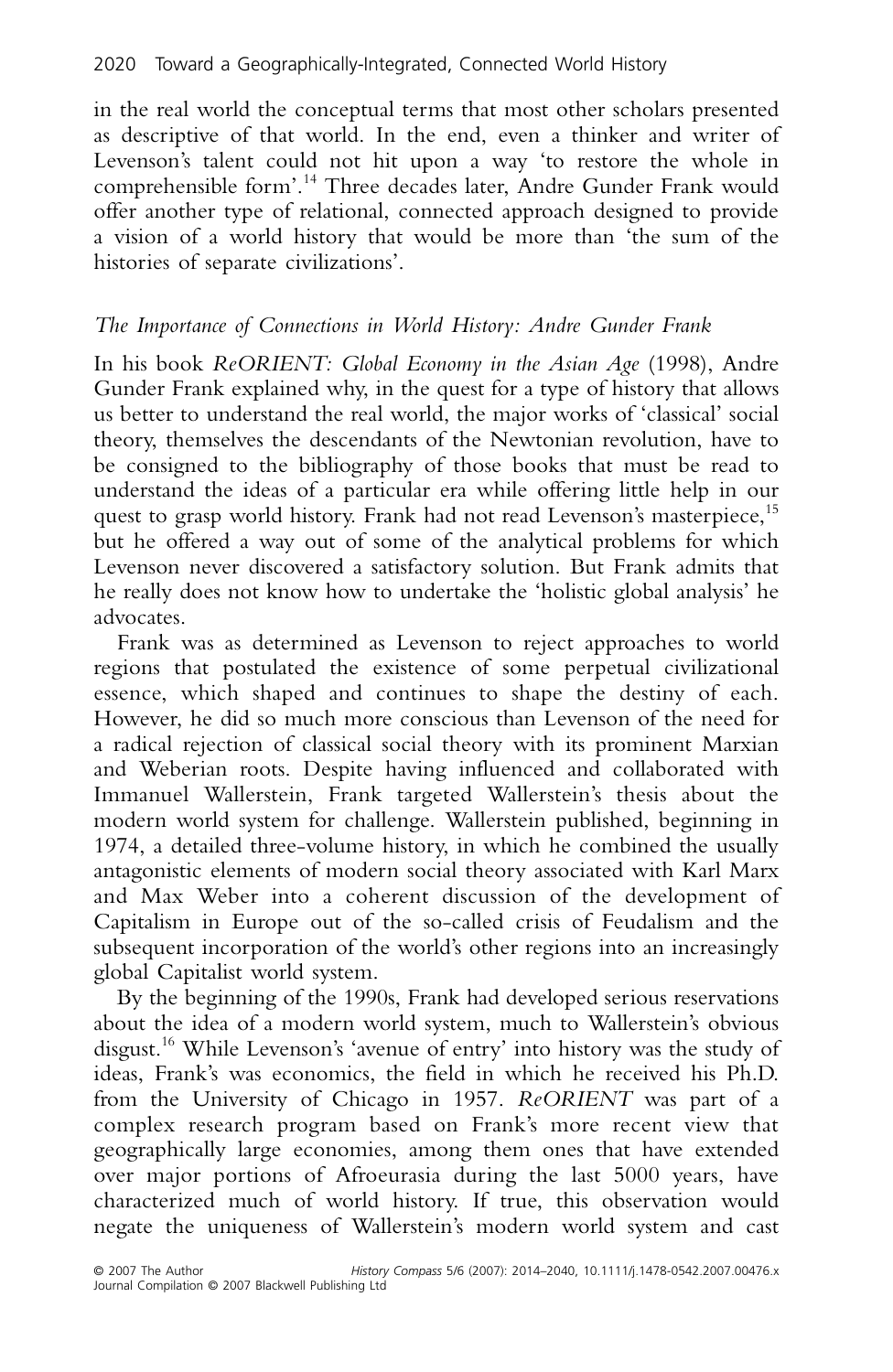doubt on many of the theoretical foundations of the social sciences and historical scholarship from the Enlightenment until now.

Frank attacked all 'Eurocentric' claims that 1500 represented a sharp break and opened a new age in which unique European characteristics (for example, rationality and efficiency) and institutions (for example, private property rights and political freedom) permitted that region to be the birthplace and center of 'Capitalism', born of a transition from 'Feudalism', which then spread through the incorporation of other regions (labeled as backward, stagnant, stationary, and traditional) into a European (and later Europeanized North American) dominated system. Instead, he described 1400–1800 as a period in which the pre-existing Afroeurasian (and increasingly global) economy expanded, but primarily in Asia where India and especially China were the principal regions for productivity and competitiveness. Because Europe retained its marginal position in the patterns of global interaction, the point at which to mark a new historical period is not the usual 1500, when Europe's rise to world hegemony and its reputedly distinctive forms of state-building and capitalism supposedly began, but 1400 when Asia's major regions, especially China, began to expand more rapidly in production, commerce, and population than anywhere else. Europeans covered their region's deficiencies, represented by its chronic balance of payments deficits, through the infusion of American precious metals.<sup>17</sup> Just as its design had changed in the past, the always unequal structure of interactions among regions 'inflected' or 'inclined' about 1800 to Europe's and then North America's advantage,<sup>18</sup> a pattern which Frank suggested may now be shifting again toward East Asia. This outright rejection of the building blocks of so many theses of European 'exceptionalism' and the 'rise of the West' provides an impressive foundation from which to build an alternative vision to those associated with classical social theory.

Thus, Frank undermined existing claims of European exceptionality, theories about the origins of Capitalism, and theses about 'modes of production' designed to preserve prevailing views of a dynamic, rational 'West' contrasted to a stagnant, traditional non-West (whether called Orient, East, or Third World). He argued that because during the period 1400–1800, there existed a world economy that profoundly shaped developments in all of its parts and the relations among them, the evidence about no region's history can be understood without employing a 'holistic global analysis', an alternative perspective that demands a reassessment of periodization, the nature of continuity and change, the form of historical explanation, and the way research questions are posed. He described the necessary approach as a three-legged stool for which the supporting analyses would focus on (1) ecological, economic, and technological aspects; (2) political/military interactions; and (3) social, cultural, and ideological issues. However, Frank acknowledged that he did not know how to integrate all of the relevant factors into the necessary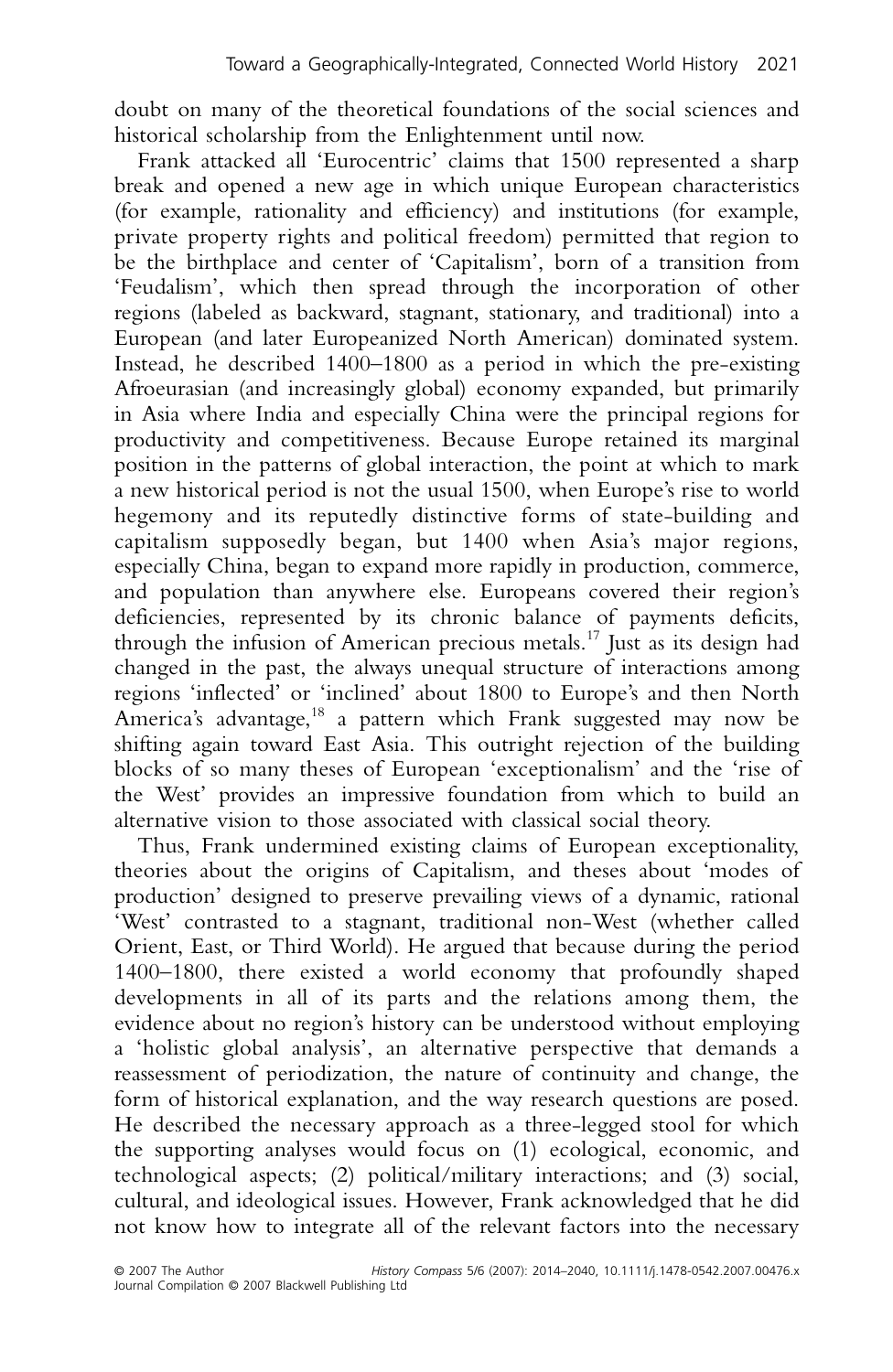'globological' analysis.19 He did not carry his critique to any examination of the theory of the State, and he ignored the many phenomena usually labeled 'culture'. He did not know how to deal with the cognitive habits of mind or interpretive perspectives of the cultural environment and their possible role in shaping human action.<sup>20</sup> Frank concentrated on the economic part of the first leg, because he felt it is the most neglected, and admitted after the book's publication that in doing so, he gave too little attention to environmental history.

In his reflections on Frank's work even before the publication of *ReORIENT*, world-systems Sociologist Albert Bergesen argued provocatively that the demand that all attempts to explain historical processes had to start from a focus on world history entails significant consequences for social theory. He felt that Frank was showing, through the description of cyclical economic and political tendencies common to widely separated population centers, that the basic unit of analysis must be spatially large interactive networks. Painting the research environment as one in which perspectives associated with Marx and Weber are increasingly found wanting, Bergesen asserted that the situation mandates the interrogation of existing concepts and theories and the creation of a 'post-world-system theory', which he feels Frank began. $21$ 

The great problem with Frank's vision is that it provides little scope for human agency, which is central to Levenson's trilogy. The decisive, creative actions of individuals appear ground down by the relentless, pulsating movements of a global economy. Moreover, although this economy may be greater than the sum of its parts, these local parts interact with, and therefore clearly influence, the nature of the economy as a whole. But how does one analyze and then write about such interactions among connected geographic locations? It is the contention of this article that Geographic Information Systems (GIS) offers researchers the possibility of developing the geographically-integrated, connected world history, which is necessary to understand the histories of any of the world's locations and individuals.

# *GIS and the Aggregation of Information by Place*

The utility of GIS in business and government makes it ubiquitous in our lives, but most historians do not know the technology exists and frequently confuse it with Global Positioning Systems (GPS). In the early years of its development, GIS was used to explore complex interactions in the natural environment and to organize military information. Although its history has been suppressed on its Web site, ESRI, the major GIS software producer, gets this strange name from the original one, Environmental Systems Research Institute. The name became limiting as the technology came to be used for so many tasks. Oversimplifying a bit, the standard GIS data model organizes information into layers, with each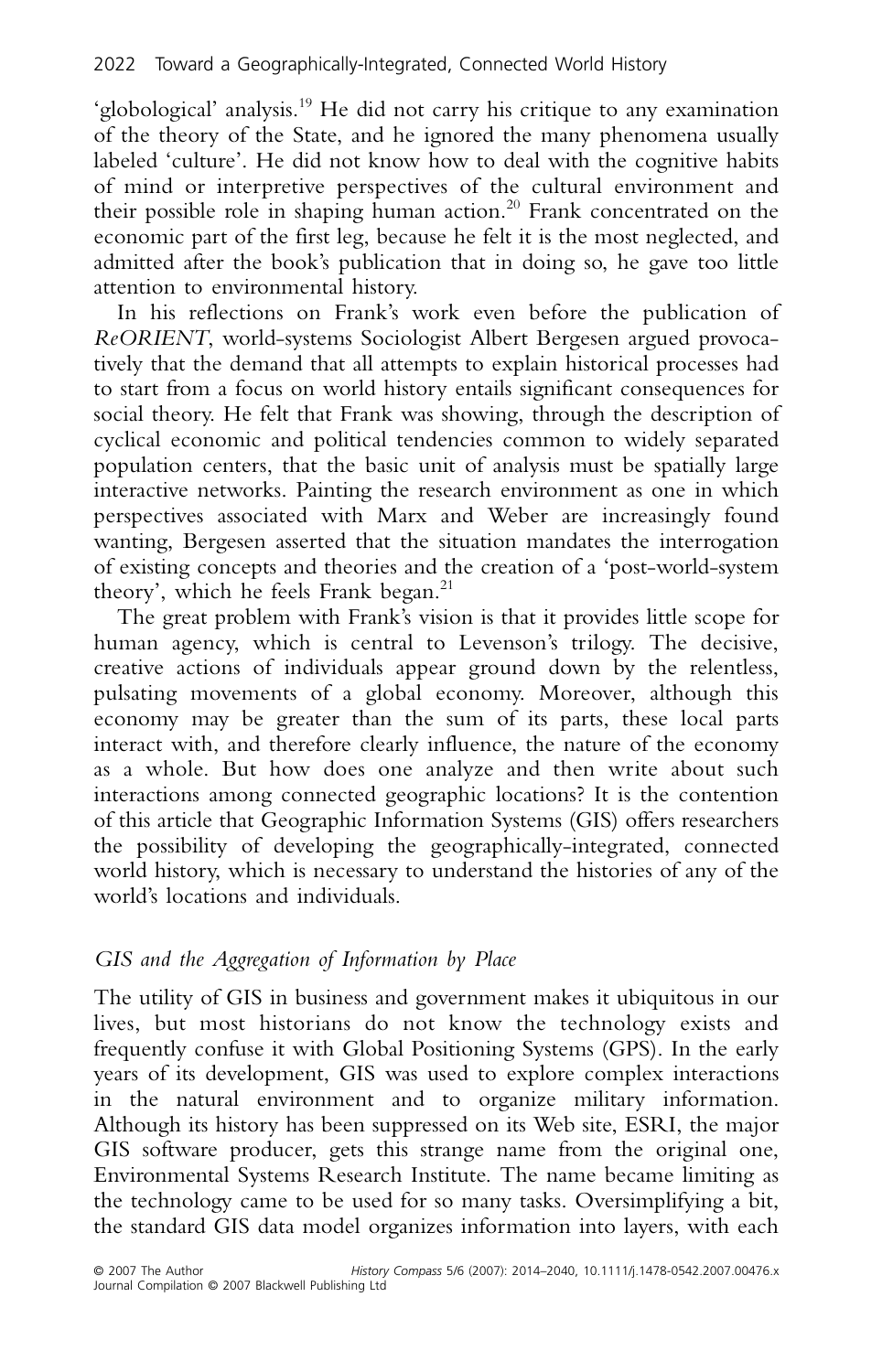

Fig. 3. *Time*Map of World Heritage Sites. Shows these sites in the context of ecological zones. Each type of information is contained in a distinct layer, and the user builds the visualization by overlaying one layer over another. Other data sets could be imported and used as layers to provide additional context to the sites. Among the tools above the map are those for zooming in and out. Notice the time bar below the map, which can be moved left or right to select data about sites from different chronological periods. Image and permission to use it provided by Dr Ian Johnson, Director, Archaeology Computing Laboratory, University of Sydney.

layer dedicated to a particular type of data (Fig. 3). The user overlays data layers on the computer screen in order to visualize relationships among them. The system is a 'geographic' one because all of the information must be *georeferenced* on the basis of place and the geographic coordinates of longitude and latitude in decimal degrees.22 By organizing information in this form, the user can recombine and disaggregate data, display selected features, and explore what is known in ways that facilitate analysis of complex problems, such as the potential impact of adding more livestock to a grazing allotment, and expose unexpected spatial relationships. The usual form of visualization is a cartographic one of some sort, and the user can easily print maps to facilitate planning and presentations to policy-making groups. This was the GIS I learned in 1998, and I arrived at those first workshops in search of a way to comprehend complex information environments that had troubled me for decades.

At the beginning of my graduate studies in 1966, a professor told me that I should read Fernand Braudel's *La Méditerranee et le monde méditerraneen a l'époque de Philippe II* because my graduate adviser, the Italian economic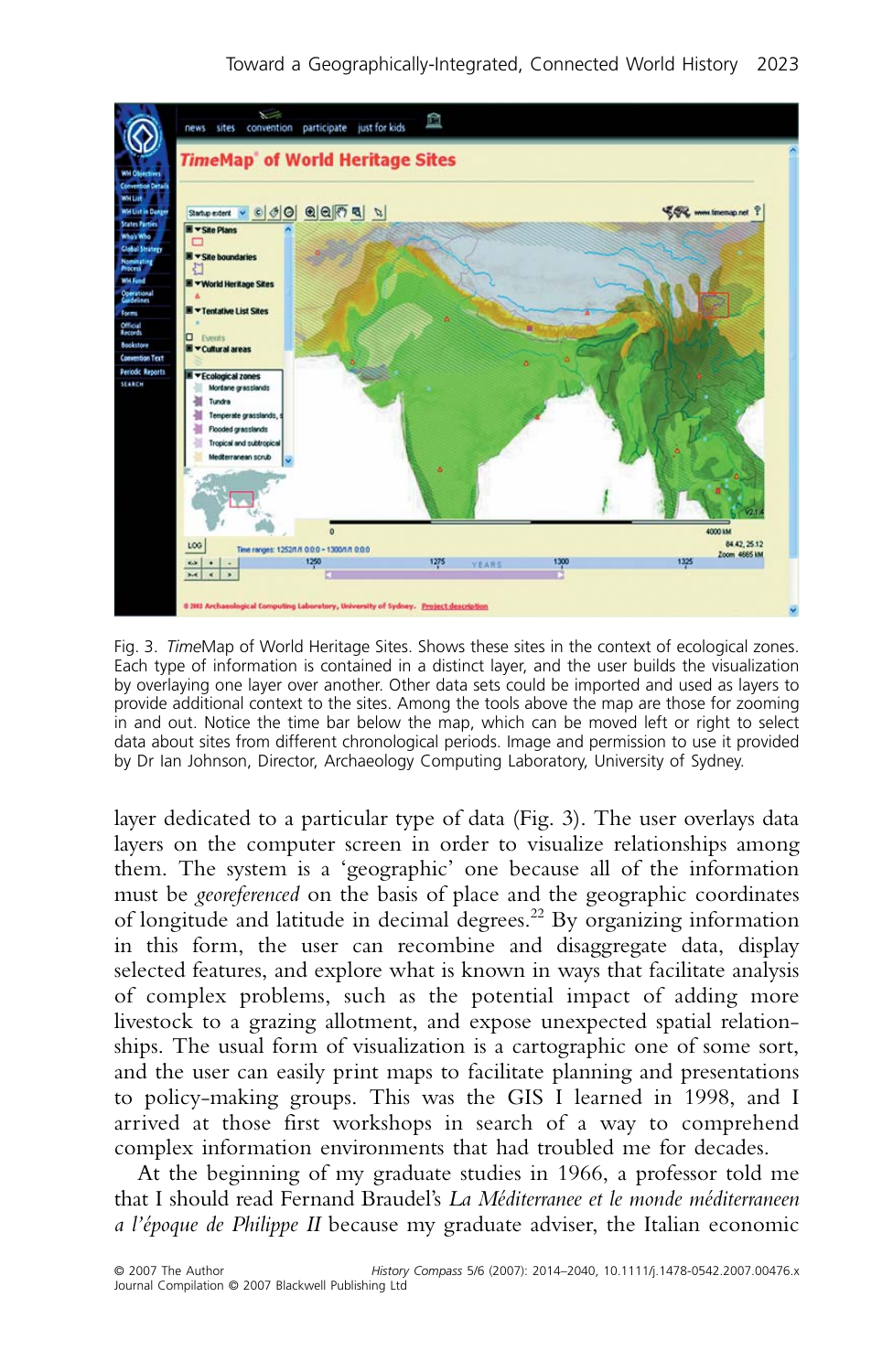historian Domenico Sella, was closely associated with the '*Annales* School'. Moreover, I wished to study the western Mediterranean and plunged into this 1949 book with considerable enthusiasm despite its imposing length.<sup>23</sup> As I read Braudel's attempt to integrate the slow changes in the Mediterranean's geographic form, climate, and flora and fauna with the faster alterations in human socio-economic relations and the specific events of the sixteenth century, I struggled to visualize how these different layers of the account fit together and how people maintained connections among the various economic and political centers. In an effort to integrate better the elements of Braudel's account, I obtained a topographical map of the Mediterranean Basin and tried to sketch the various types of information on transparencies with outline maps of the same scale and projection. The effort produced nothing more than a visual mess, which also failed to capture the considerable dynamism of Braudel's story. Moreover, I repeatedly felt frustrated that I could not easily examine particularly interesting segments of my visualizations at a larger scale.<sup>24</sup>

Despite this failure, I tried the technique again in 1983 on a hot, sleepless night in Murcia, Spain. This time, I was investigating the development of a cohesive oligarchy in southeastern Castile and wanted to *see*, literally, how my different types of data went together. I was particularly interested in the social networks among individuals, families, and communities. Even for this more spatially restricted story, no useful result emerged. Yet when I told this story early in 1998 during an online discussion with Andre Gunder Frank of possible titles for his forthcoming book *ReORIENT*, historical geographers Martin Lewis and Kären Wigen, who were participants, wrote me independently of each other to explain that a method existed to undertake the type of visualization I had earlier attempted. They recommended that I try GIS as an information integration and visualization tool, which facilitated the analysis of spatial relationships. The following June, I participated in my first GIS workshops and quickly saw that the software provided an aesthetically attractive means to visualize and analyze some of my data.

Because visualization has not been significant in the discipline of history, I should emphasize that visualizations of information are *abstractions*, which provide useful approximations of the real world. Like the articles and books written by historians, which are also abstractions, cartographic and other visualizations should be judged on the degree to which they correspond to available evidence and increase our understanding of reality. Visualization reduces the cognitive weight on the analyst or learner when the quantity of information, both quantitative and qualitative, is great, a problem is complex, and alternative solutions are numerous and surpass the capabilities of human reason.25 GIS permits the visualization of the complex interactions among different types of data at varying scales, and visualization is likely to be the only effective means for the comprehension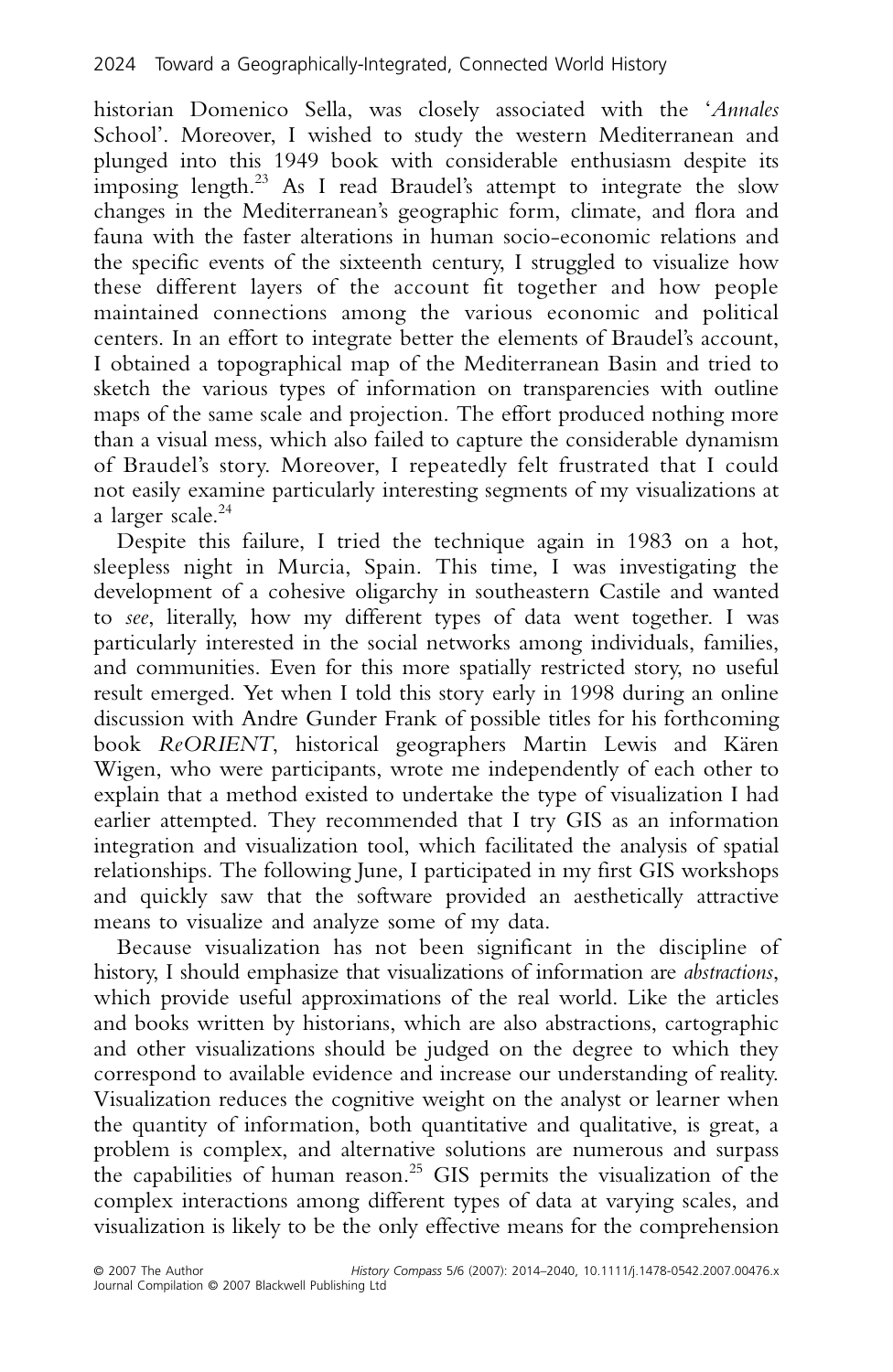and communication of the spatial-temporal form of the world and its processes. World historians will need concise, clear, and striking visualizations to implant their concerns and conclusions within the discipline of history, to teach what we have learned, and to project our perspectives about significant problems into public forums. Particularly when founded on some form of cartographic representation, visualization, by engaging the remarkable human visual system, draws students and those who attend public meetings or lectures more quickly into discussion and analysis, better supports their memory of significant details, and more rapidly increases their thinking performance and learning than consideration of the same issues without the use of visualization. The creation of a GIS-based visual display is an 'information design decision' made to preserve the complex, dynamic, multi-dimensionality of interactions and to avoid teleological accounts and the reification of entities like the 'State' as historical actors causing change. Written accounts too often force such multi-dimensional interactions into a two-dimensional, linear narrative, which deforms the understanding of reality.<sup>26</sup>

Although pleased with the aggregation on the basis of place of information about multi-layered human communities, I recognized that the GIS I learned was inadequate for some of my research. The GIS 'view' was static, and historians deal with dynamic processes of change over time. The only 'connections' between locations were roads and public utilities such as gas and water lines, and these representations did not help me visualize interactions. Moreover, while completing workshop exercises related to weed abatement and the location of retail stores, I struggled to devise ways to integrate multiple voices and individual experiences. When I discovered other historians who used GIS, they were often products of geography departments whose research frequently concentrated on just the issues of environmental conditions, land use, demography, and the spatial distribution of phenomena such as voting, languages, religions, economic activities, crime, and components of the built environment for which GIS was being used to deal with contemporary matters. Attracted by what is done by the larger GIS community, their work dealt mostly with 19th- and 20th-century themes about which they could find data similar to that used by other GIS professionals. In its existing form, GIS permits the creation of striking 'snapshots' of complex patterns of relationships from different periods of interest. Perhaps the most useful to historians for such visualizations is the *Time*Map™ software created by Ian Johnson and his collaborators at the University of Sydney's Archaeology Computing Laboratory.<sup>27</sup> The interface includes a 'time bar' so that users can move through data from various time frames (see this tool in Fig. 3). These studies using current GIS software, usually lumped into the category of 'Historical GIS', frequently provided valuable insights, which became apparent through geographic visualization, but I felt that more could be done with GIS that would be useful to historians.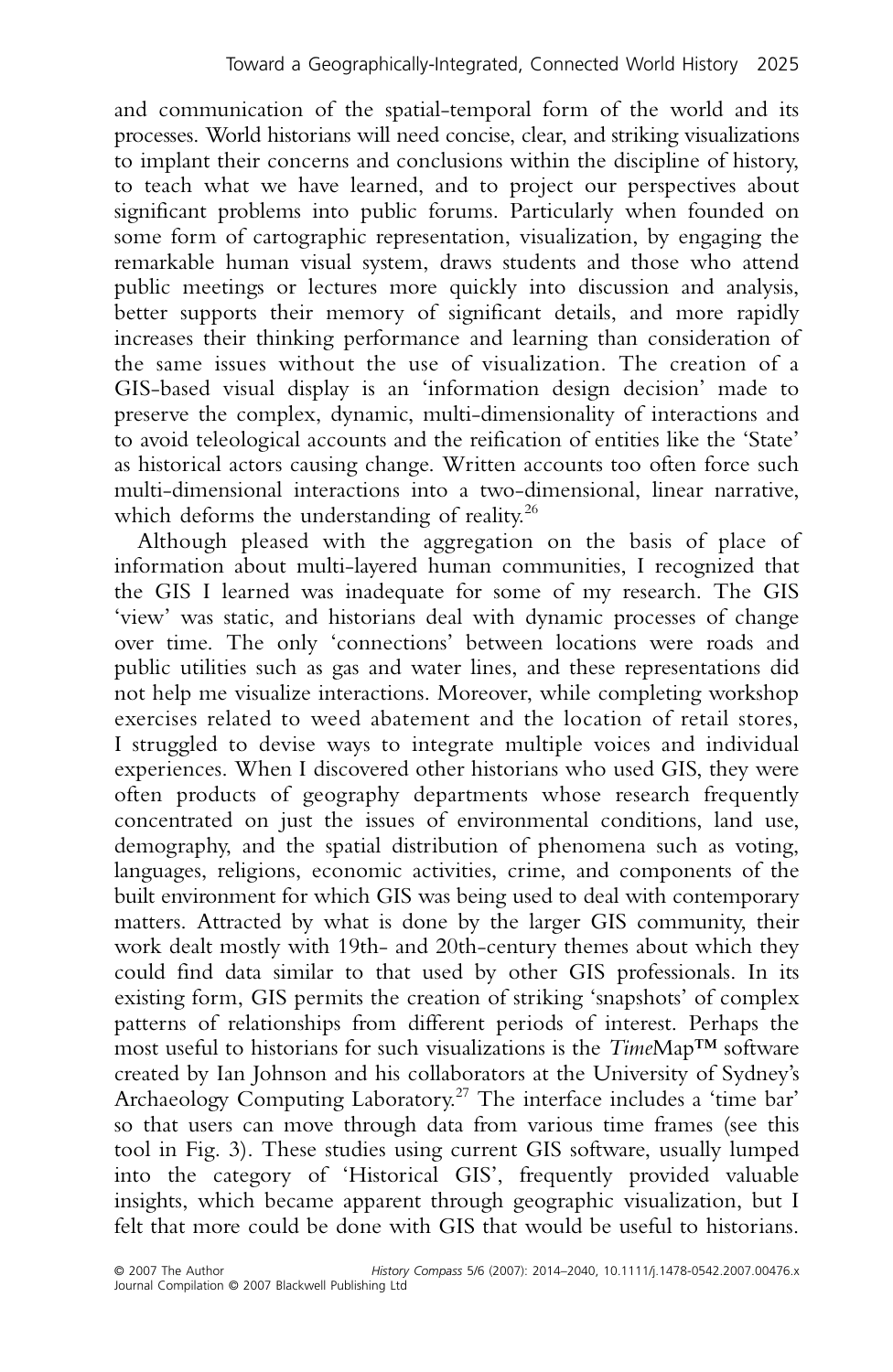Also, unless a means could be found to represent in a GIS project the interactive connections among places, it would be impossible to integrate these existing studies of local, national, or regional topics into a real world history.<sup>28</sup>

As I read more about GIS, I discovered that others using the software were developing ways to integrate into databases the expressions of multiple voices and experiences, which I needed to do in my work. I taught a comparative course on the creation of countries on the basis of written constitutions, and as a long-time human and civil rights activist, I had become particularly interested in the remarkable South African constitution of 1996, which is characterized by a very inclusive bill of rights and a determination to restore land to displaced and fragmented indigenous groups. Therefore, I was struck by the GIS work of Trevor Harris of West Virginia University and his research colleagues. To capture different understandings of the land's meaning, in reference to sacred places for example, they embedded into the data for different places various documents and eventually, in a presentation I saw Harris give in January 2000, video clips of elders describing what the land had meant to their people.29 I soon learned, particularly from Harris, that GIS was also being used to facilitate popular participation in various planning and community development activities.<sup>30</sup> A historian could integrate historic texts, documents discussing data problems and significance, photographs and other images, audio and video clips, and visualizations of the activities of individual men and women into a GIS database. I recognized that I possessed a means for the aggregation of historic information on the basis of geographic location, which provided a rich ethnographic context for understanding the variables shaping human action in a particular location, for using multiple methods of interpretation, and for inserting historic concerns into contemporary community life (Fig. 4). Over time, historians will be able to correct and expand the data sets aggregated in GIS databases, and to obtain the information necessary for world history, the discipline will be transformed into one characterized by collaboration and data sharing.31 To escape the apparent limitations of 'Historical GIS' practice, I began to refer to what I wanted done as 'Geographically-Integrated History'.

Geographically-integrated history and GIS offer a way forward to significant improvements in the comprehension of history at all academic levels and in the public arena. In order to provide leadership for this journey, my colleague Laura Woodworth-Ney and I designed in 2002 a new type of internship-based graduate program focused exclusively on the use of aggregated, georeferenced information and GIS for historical research and teaching. $32$  As we conceptualized the program we wanted, we were able to extract from the geography literature critical of GIS as a supposedly 'positivist' tool some useful research ideas. Unfortunately, so much of this writing is informed by essentialist dualisms and the failed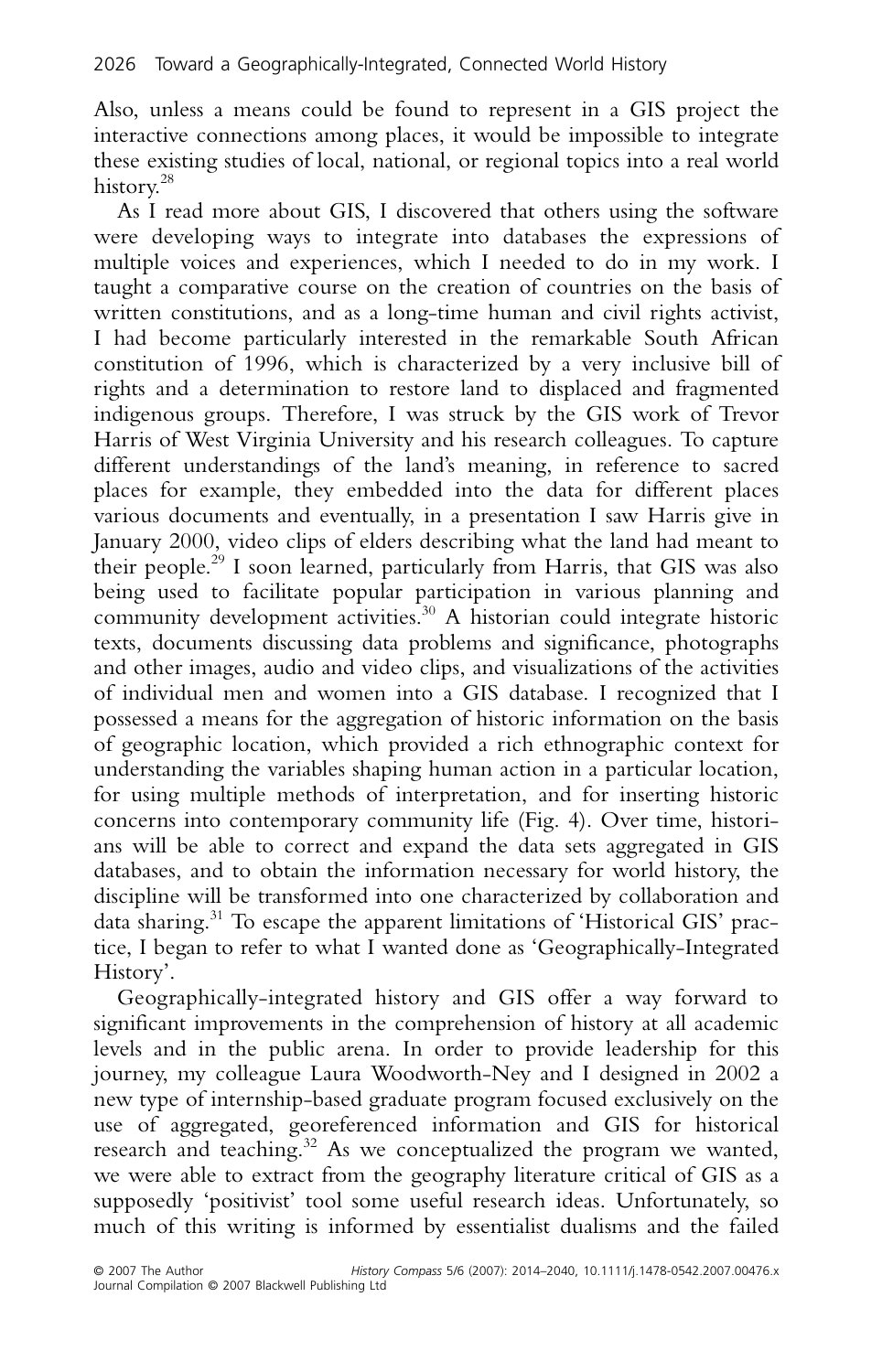

Fig. 4. Interactive Macquarie Atlas of Indigenous Australia. Although the visualization shown here presents Holocene archeological sites in relationship to prevailing weather conditions (dust storms), this Web site could present a great deal of information about indigenous peoples by including icons linking to photos, documents, images of artwork, and audio and video clips, which would allow their living descendents to offer their perspectives. Image and permission to use it provided by Dr Ian Johnson, Director, Archaeology Computing Laboratory, University of Sydney.

theory gods of psychoanalysis and Marxism that it offers little concrete guidance to researchers.33 In general, historians do not show interest in creating universal, law-like generalizations, and on the basis of our backgrounds and activities, Laura and I had already recognized the need to represent qualitative data and multiple perspectives, including spatial and temporal ones, in GIS-based research and visualizations. Both of us have been active in a community historic preservation movement, which aims to revitalize the downtown area and surrounding core neighborhoods. For over 30 years, I have held a variety of leadership positions in the Branch for southeastern Idaho of the National Association for the Advancement of Colored People (NAACP), of which I am the immediate past president and a current executive committee member. This organization, which is the oldest NAACP Branch in the state, focuses primarily on acts and patterns of discrimination directed against African Americans and Hispanics. I am bi-lingual and a member of ISU's Latino Studies faculty. Laura is the immediate past co-director of the Women's Studies program (and current History Department chairperson), and she is an expert on our region's Native American history, maintaining excellent relations with cultural and political leaders of the large Fort Hall Reservation just a few miles north of the main university campus. One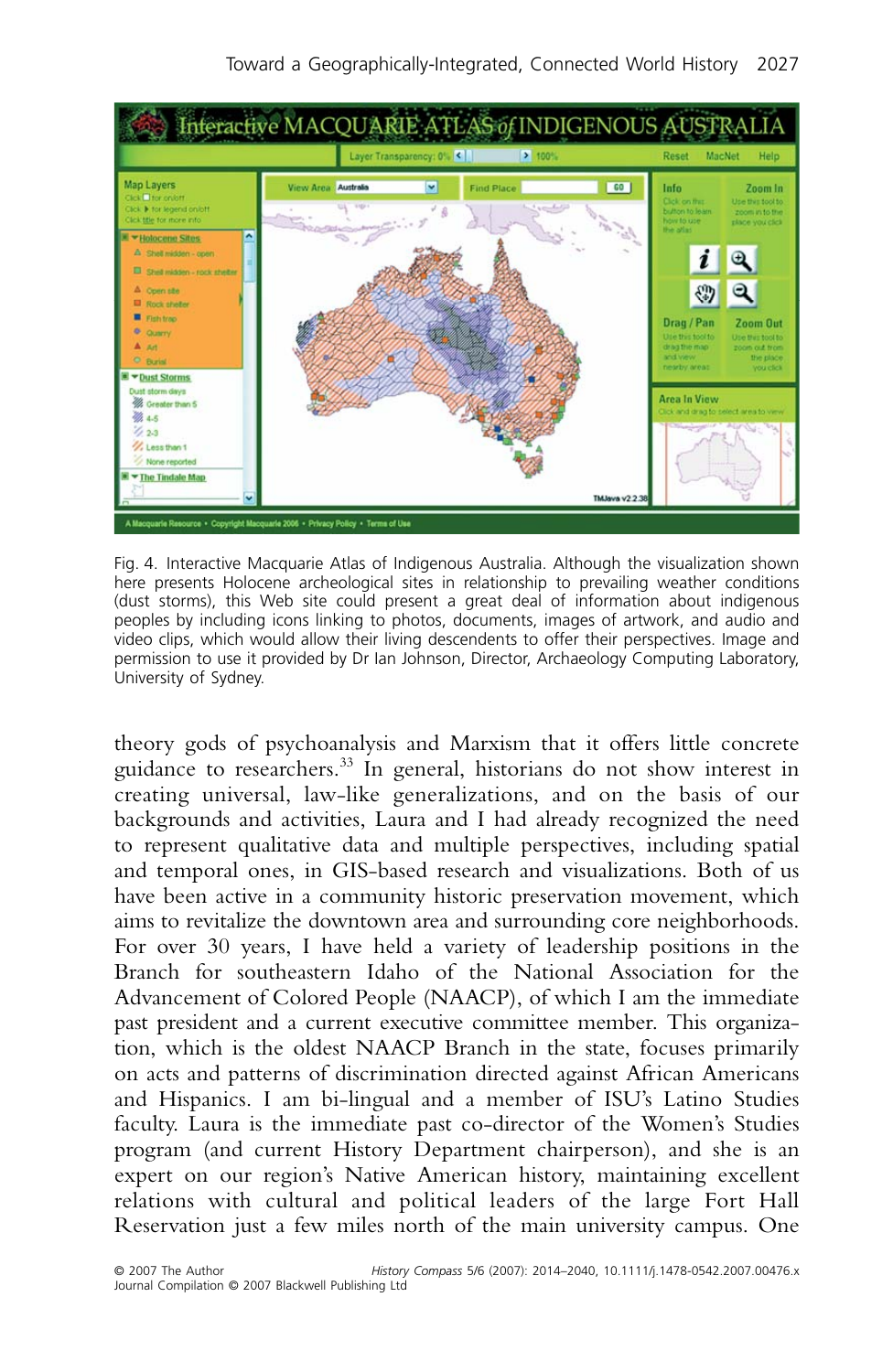of our primary motivations in creating such a unique graduate program is to draw more women and minorities into a technologically rich educational and employment environment in which these groups are currently underrepresented. We expect that our multiple community contacts will provide some exciting historical internship possibilities for the graduate students and interested undergraduates.<sup>34</sup>

## *GIS and Interactive Connections*

Joseph Levenson showed historians can only understand the meaning of an idea, action, or institution by exploring the interactive connections which shape the processes that constitute reality. Andre Gunder Frank argued that geographic locations have been linked to geospatially large systems and that the dynamic connections of places to a system and each other continuously shaped the history of each location all of the time. GIS could aggregate information by place to provide a basis for multidimensional, multivariate analyses, but unless this information technology's data model permitted representations of networked economic, sociopolitical, and cultural interactions among locations in the world, it would not serve as an effective tool for real world history. It should occasion no surprise that GIS software developers have paid no attention to the needs of historians, and adapting their commercial products for historical research and teaching is often a frustrating experience. GIS does a pretty good job of organizing information to reveal the form of the world, but the tool provides weak support for understanding the world's processes.<sup>35</sup>

To get what world historians want from GIS, we must define the nature of the geographic connections we wish to explore. For reasons presented by historical geographers Martin Lewis and Kären Wigen,<sup>36</sup> it is necessary to begin by disaggregating the huge entities, such as China and India, with which Levenson and Frank often played. Instead, one should start with a particular region, a Fukien or Orissa, or perhaps a particular commercial, manufacturing, administrative, or cultural center and its hinterland, a Zhangzhou or Hughli. Then we must identify the interactive economic, political (including military and ecclesiastical), and information networks continuously linking the locus to other loci (Fig. 5). Changes in the pattern and intensity of these networks shape changes within all of the connected places. Because of the inadequate theoretical tools available, we can arrive at an understanding of historical process only by beginning with a description of such interactions.<sup>37</sup> I prefer to begin such description by defining what Wigen once proposed calling 'world networks history', in which one first seeks the greatest spatial extent of the 'patterned interactions' of any particular locus and then compares the local developments of the places linked by such interactive networks. Real world history involves a concentration on regular, interaction networks of varying density linking loci over an often global space.<sup>38</sup> These networks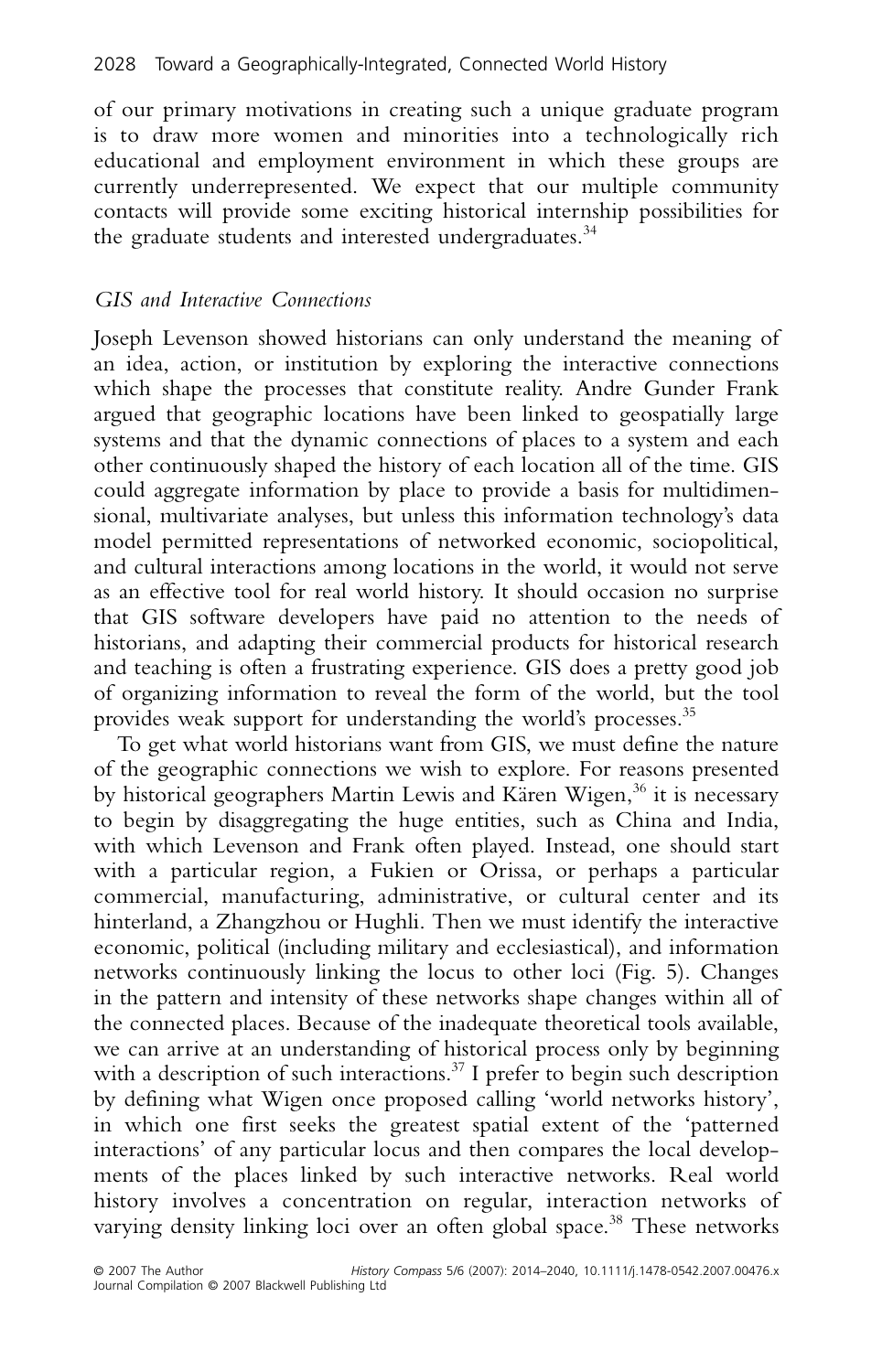

Fig. 5. Connections and Disease. Among the things that move along the networks linking geographic places are disease organisms. A user has obtained a plague epidemic data set for Sydney sometime between 1866 and 1938, which shows the presence of plague by point of infection. Such a data set would include *metadata* providing information about the data, such as the nature of the documentary sources from which the information was derived. In the visualization, this and other data sets overlay an 1831 map of Sydney, which shows how historic cartography might be employed in a GIS project. Notice how archaeological sites and indigenous places have been georeferenced to the historic map. Image and permission to use it provided by Dr. Ian Johnson, Director, Archaeology Computing Laboratory, University of Sydney.

of interactions evolve and transform the contexts and nature of human action. Major changes in the nature and pattern of interactive networks should be the bench marks of periodization, for these changes reshape the social and cultural environments of human action in each of the interlinked loci, while at the same time, the interactive density and design of the networks themselves respond to 'local' action.

Fortunately for historians, major economic sectors also want to know what moves through networks connecting places. For example, the use of GIS will expand to the extent that this information technology can meet the needs railroad and package transportation companies to visualize movements within their complex operations. To meet this demand, the major GIS software company ESRI has begun to use object-oriented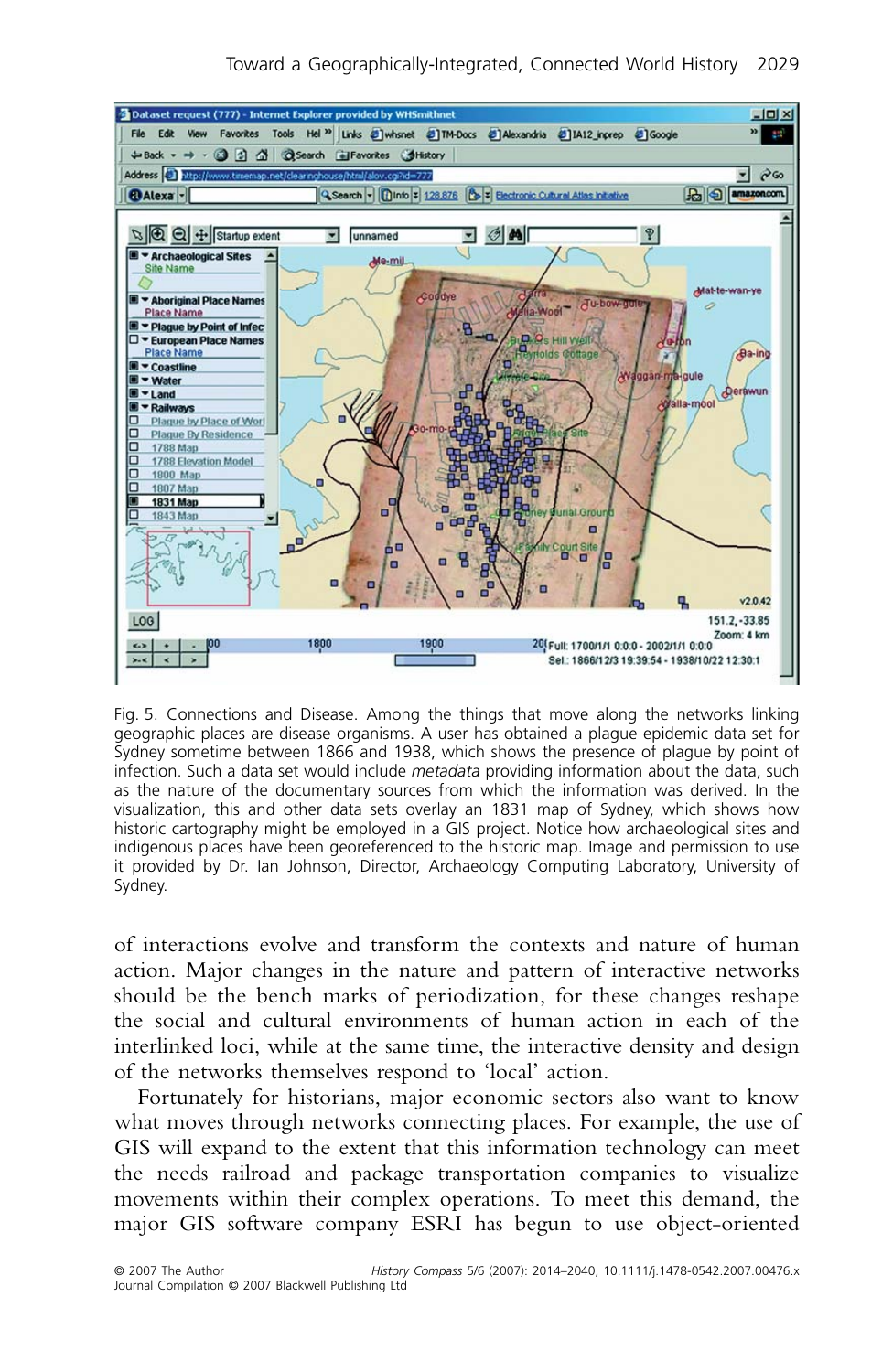computer programming to capture such flows in both space and time. Because applications will often need to be customized for a particular user, ESRI has started using an open-source programming language, Python, which reveals its code to those who want to contribute to shaping this GIS environment.39 Instead of freezing visualization into static representations of information at different points of time, the possibility now exists to visualize even fairly complex historic processes over any time period.<sup>40</sup>

In order for historians to benefit from this development of spatiotemporal dynamics, appropriate mathematical models must become part of the GIS in order to represent information properly in databases. This will not be easy for two reasons. First, the number of appropriate existing spatial models is inadequate to deal with human social and cultural environments.<sup>41</sup> In many cases, these will have to be developed through collaboration between historians and mathematicians. Second, complex, dynamic, non-linear processes are probably much more common in the natural world than simple, linear ones, and non-linear dynamics is a challenging area for modelers. Although it is not possible to explain the matter in this article, such models will serve as useful analytic tools for historians in general and world historians above all. They can compensate for the often fragmented, incomplete, variable, imprecise, heterogeneous, generally 'messy' data with which most of us work, which includes information that does not fit easily into a tabular database.<sup>42</sup> Even more importantly, organizing information within an appropriate model will help world historians deal with a common complaint when they deal with major transformations such as that suggested by Levenson's title *Confucian China and its Modern Fate* or that of the world economic system around 1800. In the face of a large number of variables, world historians struggle to explain how systems that were stable for centuries would, in a relatively short period of time, become unstable and then reorganize into a quite different system. One of the most prominent experts on this type of system, Hermann Haken, has explained that in any dynamic, non-linear system, probably only a few variables are responsible for the system's stability even if it is a high dimensional one. When they become unstable, the entire system moves into a period of instability characterized by the emergence of new forms and the organization of another system, which is qualitatively different from its predecessor.<sup>43</sup> Although the crucial variables of a system may not be obvious and the nature of the system that replaces it will provide no clues to what they might be, the interpretive task of historians will be much more manageable than if the explanation of transformation had to take account of all of a system's variables.

To take advantage of the emerging information management possibilities of GIS, world historians must break with the model, typical of history as a discipline, of the single researcher who masters all of the sources and techniques necessary to solve his or her chosen problem. Because such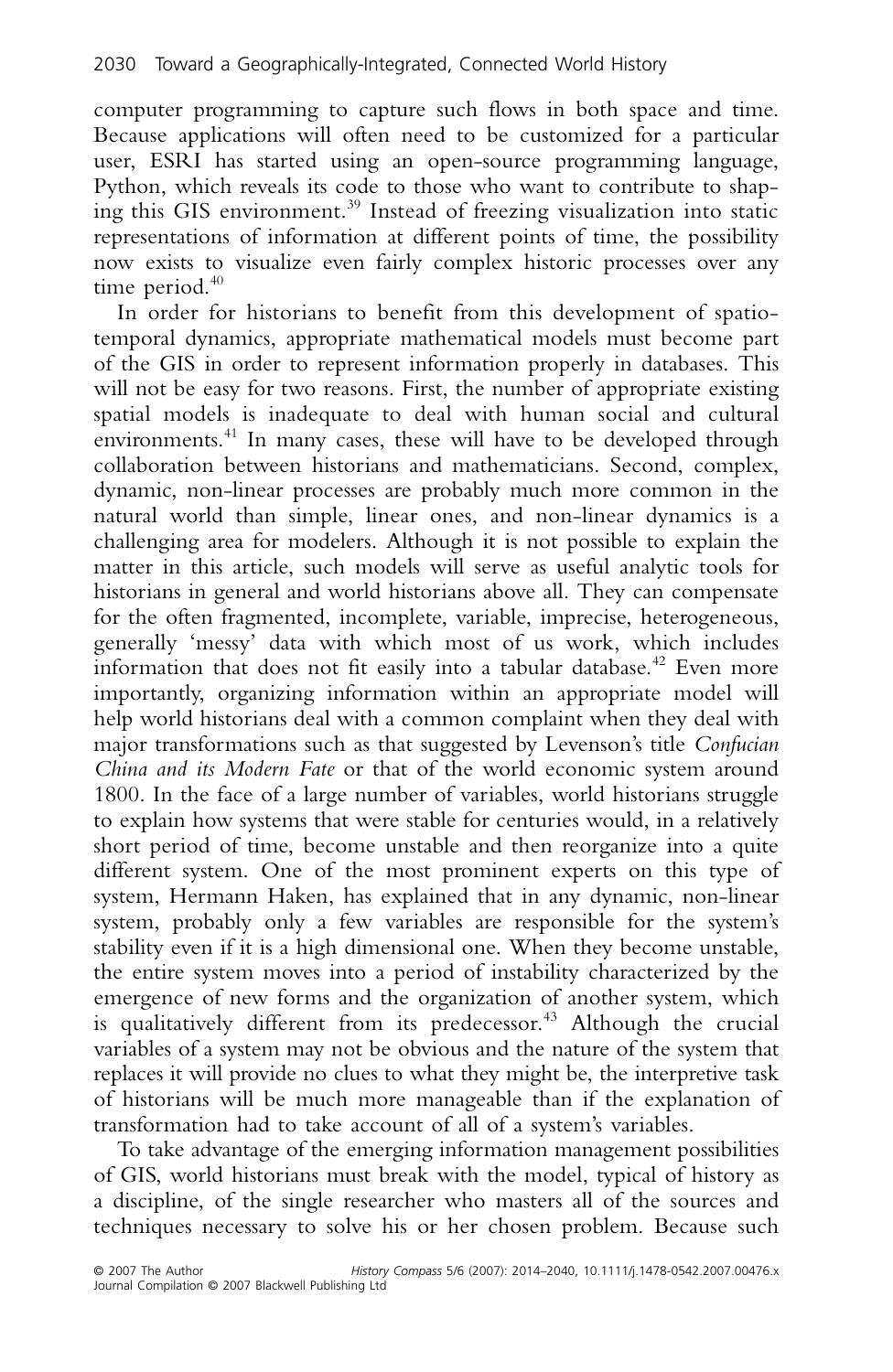individual mastery is impossible, even for a world history project dealing with a short chronological period, historians will have to collaborate. This collaboration must be truly interdisciplinary, involving not only groups of historians but also experts in other social sciences, ecology, geosciences, cartographic and graphics design, computer science, and mathematics, and it will entail joint publication. By breaking down the barriers of specialization, these collaborations should lead to the emergence of new ideas.

Historians will have to take the initiative to create this new disciplinary order by taking GIS in new directions and forcing change. In order to explore how such a collaborative research community might be created and managed, I have initiated a project within a program of the EUROCORES (European Collaborative Research) Scheme of the European Science Foundation. The program is entitled 'The Evolution of Cooperation and Trading' (TECT). Classical economic and evolutionary theory focuses on competition, but cooperation is widespread in the natural world and among humans. TECT projects explore the fit between existing theory and data about cooperation in exchanges at various scales. I called my project 'Dynamic Complexity of Cooperation-Based Self-Organizing Commercial Networks in the First Global Age', the official acronym for which is *DynCoopNet*. The DynCoopNet collaborative research community, which now numbers over 40 researchers in sixteen countries on five continents, will spend three years studying at various scales the notably high levels of cooperation among merchants and others within the trading networks of the first world economy, 1400–1800. Understanding human cooperative behavior in trading activities requires the use of both quantitative and qualitative information about the period's social and cultural environments of human action, and DynCoopNet's research questions reflect the multivariate nature of our topic. One of our major hypotheses is that in the world economy of the first global age, as cooperating commercial partners elaborated more complicated networks to preserve flexibility to handle disruptions in the circuits of commodity, capital, and information flows, the greater complexity led to the emergence of new forms, resulting in transformations (bifurcations) that qualitatively altered the system, which ultimately led to a second global age in which the cooperative commercial behavior of the earlier system was marginalized (as in the case of today's *hawala* networks in the Indian Ocean region). The DynCoopNet community includes lots of historians to share sufficient historical expertise and data, researchers from other social sciences, GIS experts, cartographic and visualization designers, and mathematical modelers. GIS will serve as our tool to manage the necessarily large, digital, spatial database, which will include tabular data, texts, images (especially of historic cartography), and 'smart documents' to explain the sources of the data and expose the conclusions of expert analysts from different disciplines. We will create an interactive web portal to permit researchers to work with this material (Fig. 6) and a true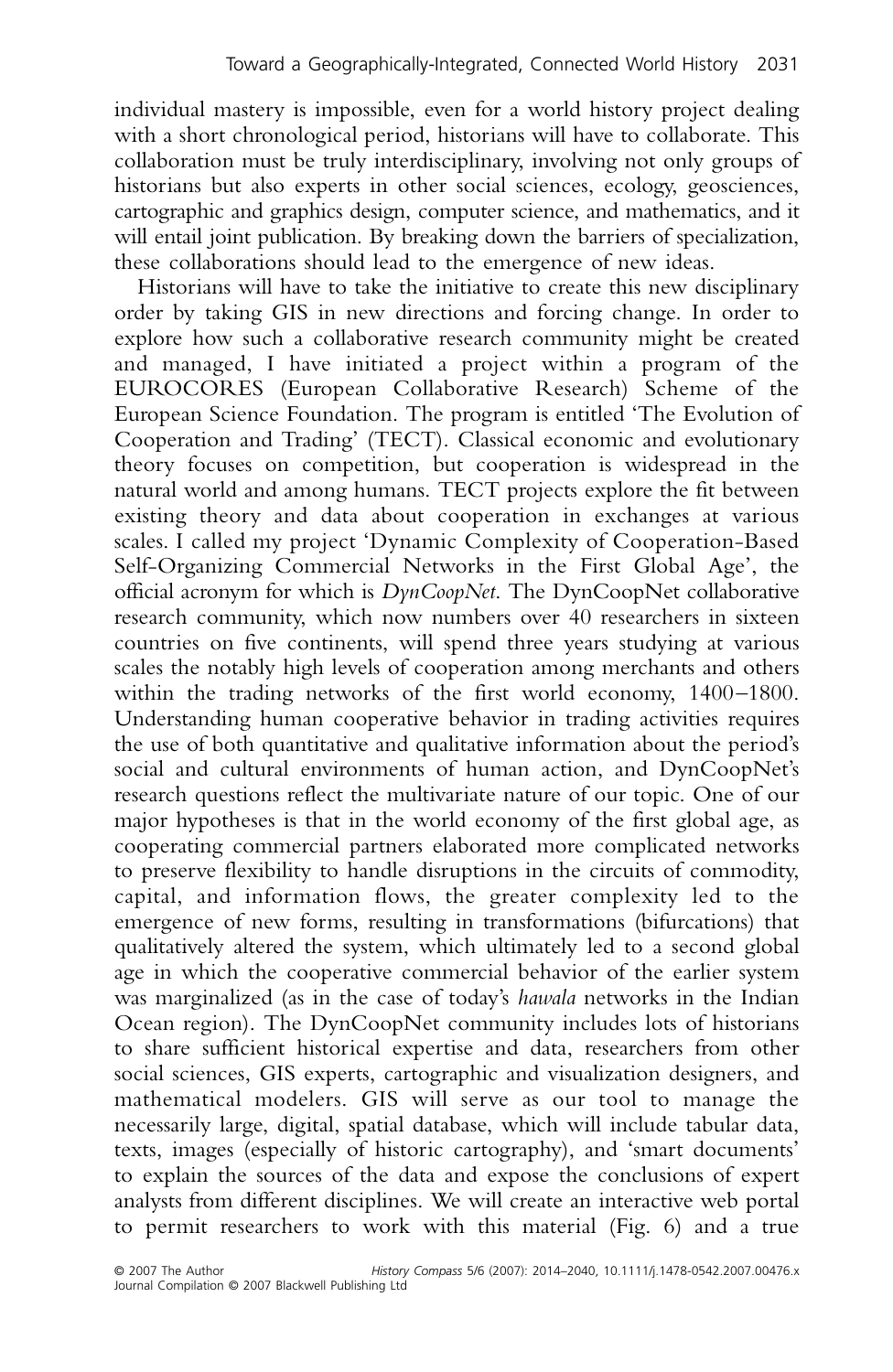

Fig. 6. Electronic Cultural Atlas Initiative (ECAI) Clearinghouse. This *Time*Map portal allows users to locate available data sets, which can be shared over the Internet. Notice that the user can visualize data availability simultaneously by geographic region and time period. For the period selected, roughly 700 to 200 B.C.E., most of the 'ECAI clearinghouse' data sets deal with Afroeurasia. If the user had selected the 'David Rumsey map collection' and the period 1750 to 2000 C.E., the data visualization would display a heavy concentration of material about the Americas. Image and permission to use it provided by Dr Ian Johnson, Director, Archaeology Computing Laboratory, University of Sydney.

spatiotemporal GIS to facilitate data mining and the visualization and dynamic analysis of the evolution of the complex world system of the first global age.44

With the integration in a GIS of the multiple types of information about geographic locations and interactive networks, GIS becomes a tool for thought, for fusing holistically an increasingly complicated information environment. When their information is organized in this form, historians find it much easier to recombine and disaggregate data, to display selected features, and to explore interactively what is known in ways that expose unexpected relationships and facilitate analysis of complex problems. Moreover, because GIS software permits the alteration of the scale at which the data is examined, historians will be able to work out specific cases in great detail. World history, as an intellectual enterprise, cannot be defined solely in terms of a unified approach moving toward very general, abstract understandings of large-scale spatial and temporal patterns,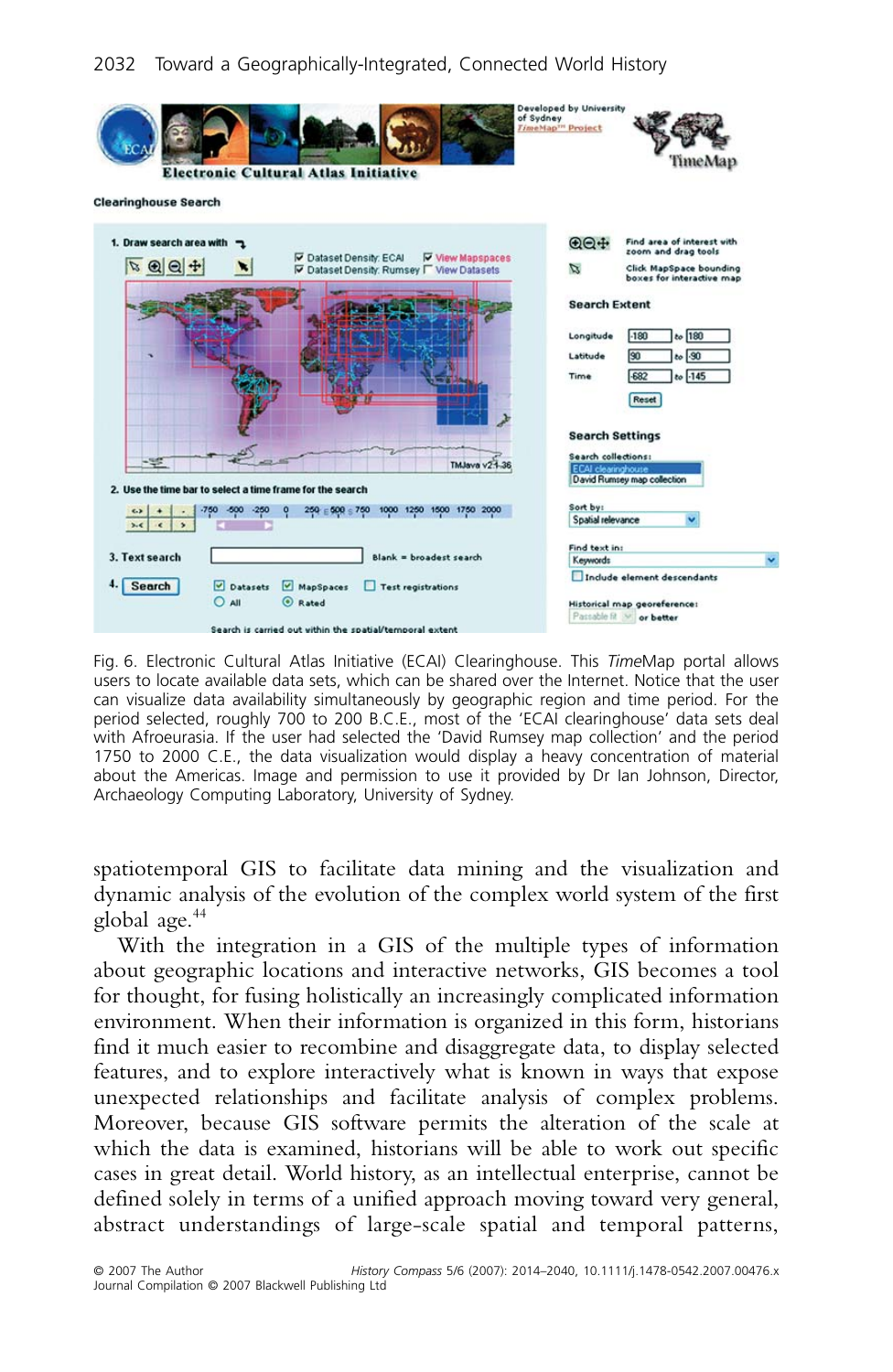however important this framework may be for grasping the histories of particular places and the connections among them.<sup>45</sup> We will still want detailed narratives about those places and the people who lived and visited there in order to understand how their histories were shaped by their interactive connections to other places and people.

It will be exciting to be a historian in the 21st century. Geographicallyintegrated history and GIS will play important roles as historians transform the ways they work and interact over the next decade in the face of the massive changes in the global economy and communications. Historians can and must embrace new forms of research organization and rapidly evolving types of information management and analysis, for historical scholarship and thought are not necessarily tied to traditional forms of individual research projects and monograph publication. The alterations will unsettle us, but if history as a discipline is to retain a viable place in the academy and public intellectual life, we must embrace change and shape it to serve our needs.

## *Short Biography*

J. B. Owens's research has focused on the cultural, economic, and social contexts shaping the exercise of political authority in the Kingdom of Castile during the period 1400–1700, and, as a vehicle for studying world history, on non-linear, dynamic change in complex human communities, particularly the global Hispanic Monarchy, which integrated the domains of the Iberian crowns of Aragon, Castile, and Portugal. His pioneering 1980 book, *Rebelión, monarquía y oligarquía murciana en la época de Carlos V*, stimulated numerous publications by others on Spain's municipal oligarchies during the first global age and contributed to the debate over the rebellion of the *comuneros*, 1520–21, and its impact. In addition to articles and reviews, he published another book in 2005, *'By My Absolute Royal Authority': Justice and the Castilian Commonwealth at the Beginning of the First Global Age*, which argues that perceptions of royal judicial administration shaped the degree of collaboration with the Crown by the kingdom's politically important groups. For almost a decade, he has explored smuggling networks within the global Hispanic Monarchy and the use of Geographic Information Systems (GIS) for the organization and analysis of information. With Laura Woodworth-Ney, he is the co-creator of an innovative, GIS-based Master's degree program in geographicallyintegrated history, in which he teaches cartographic visualization and the use of GIS in historical studies. With colleagues at the Universidad Politécnica de Madrid, he is developing a GIS-based digital atlas of Roman Catholic devotional shrines within the territory of the modern country of Spain from the early Middle Ages until 1970. He has recently held fellowships from the National Endowment for the Humanities (2004–05) and the John Simon Guggenheim Memorial Foundation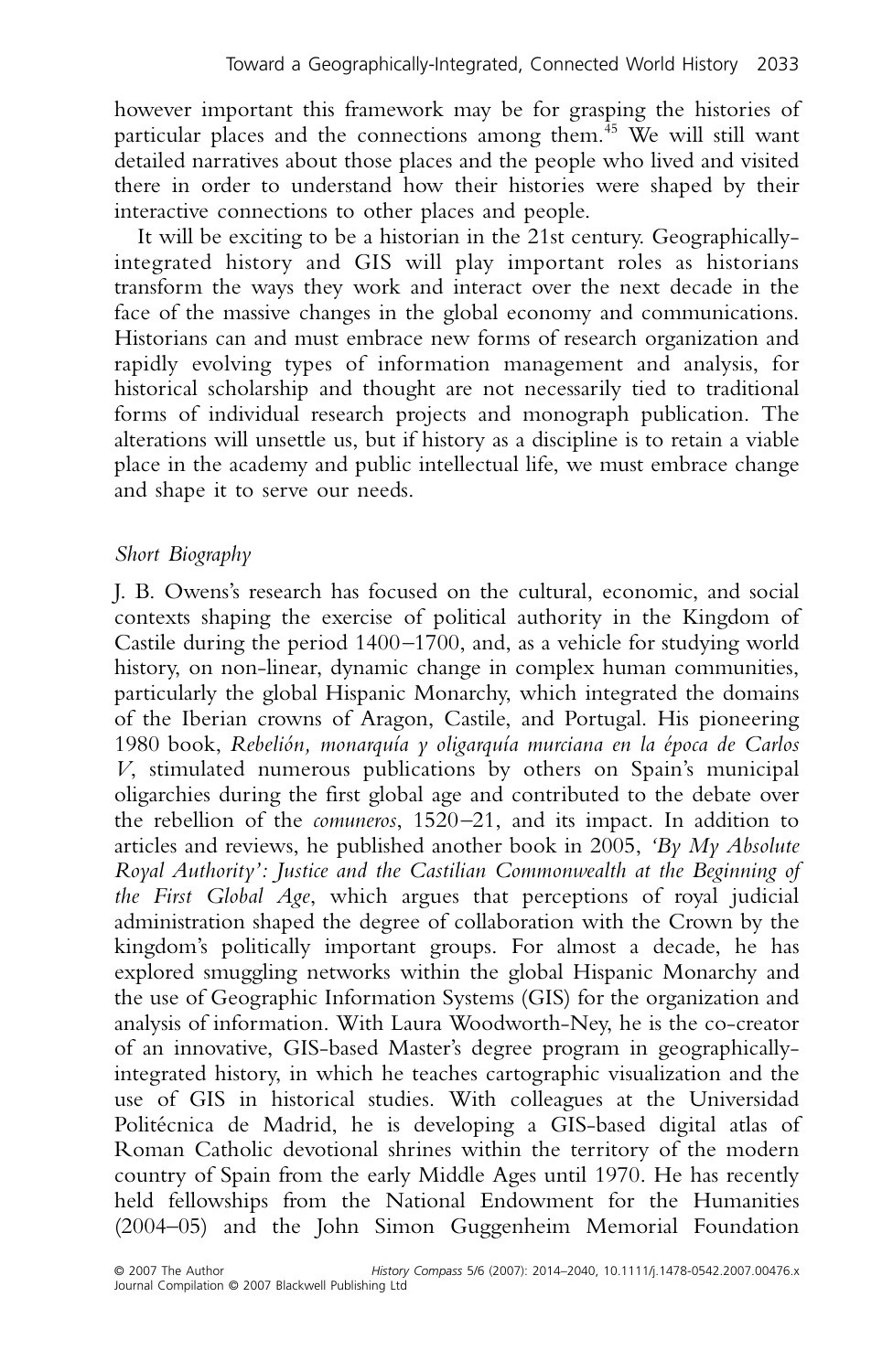(2005–06). At the termination of the latter, he formed a multidisciplinary, multinational collaborative research community to use GIS for the study of the role of cooperation among merchants and others during the first global age, 1400–1800. This project is a component of a program of the EUROCORES (European Collaborative Research) Scheme of the European Science Foundation, which is entitled 'The Evolution of Cooperation and Trading' (TECT). Owens's support for this project comes from the U.S. National Science Foundation. Before coming in 1975 to Idaho State University, where he presently teaches, Owens taught at New York University and Lehigh University. He was named ISU's Distinguished Researcher in 2002. He holds a B.A. from Oberlin College and an M.A. and Ph.D. in History from the University of Wisconsin-Madison.

#### *Notes*

\* Correspondence: Idaho State University, 921 S. 8th Ave., STOP 8344, Pocatello, ID 83209-8344, USA. Email: owenjack@isu.edu.

<sup>1</sup> Organization of American Historians, *LaPietra Report: A Report to the Profession*, 2000, [http://www.oah.org/activities/lapietra/final.html,](http://www.oah.org/activities/lapietra/final.html) accessed on April 30, 2007. This document constitutes a devastating attack on the way U.S. history is generally taught. Its central point is that because the history of any place has been profoundly shaped by the way that place is connected to other locations and the changes in the pattern of those interactions over time, you cannot make sense of U.S. history without taking into account the ways in which the country has been linked to other places in the world. For a more recent expression of similar concerns, see the online documents from the research agenda symposium 'Research in World History: Connections and Globalizations', which was held in Boston, November 1–12, 2006, [http://www.worldhistorynetwork.org/dev/conference.htm,](http://www.worldhistorynetwork.org/dev/conference.htm) accessed on May 28, 2007.

<sup>2</sup> As quoted by J. R. Levenson, *Confucian China and its Modern Fate: The Problem of Intellectual Continuity* (Berkeley, CA: University of California Press, 1958), xxvii.

<sup>3</sup> J. R. Levenson, *Confucian China and its Modern Fate: A Trilogy* (Berkeley/Los Angeles, CA: University of California Press, 1968), General Preface, xi.

<sup>4</sup> J. R. Levenson, *Confucian China and its Modern Fate: The Problem of Monarchical Decay* (Berkeley, CA: University of California Press, 1964), viii.

<sup>5</sup> Levenson, *Problem of Intellectual Continuity*, xxviii–xxix. Levenson's fascination with Mozart served as a unifying theme for a memorial volume; see M. Meisner and R. Murphy (eds.), *The Mozartian Historian: Essays on the Works of Joseph R. Levenson* (Berkeley/Los Angeles, CA/ London: University of California Press, 1976).

<sup>6</sup> Ibid., xxxii–xxxiii.

<sup>7</sup> In my book *'By My Absolute Royal Authority': Justice and the Castilian Commonwealth at the Beginning of the First Global Age* (Rochester, NY: University of Rochester Press, 2005), I apply Levenson's relational approach, and especially the second volume, *Problem of Monarchical Decay*, to an analysis of the exercise of political authority by Castile's rulers from the fifteenth to the seventeenth century, for whom similar claims of despotic power have been made.

<sup>8</sup> Levenson, *Problem of Monarchical Decay*, 139.

- <sup>9</sup> Levenson, *Problem of Historical Significance*, 3–15.
- <sup>10</sup> Ibid., 90.
- <sup>11</sup> Levenson, *Trilogy*, xi.
- <sup>12</sup> For his short essay on the subject, see Levenson, *Problem of Historical Significance*, 85–92.
- <sup>13</sup> Ibid., 87.
- <sup>14</sup> Levenson, *Trilogy*, xi.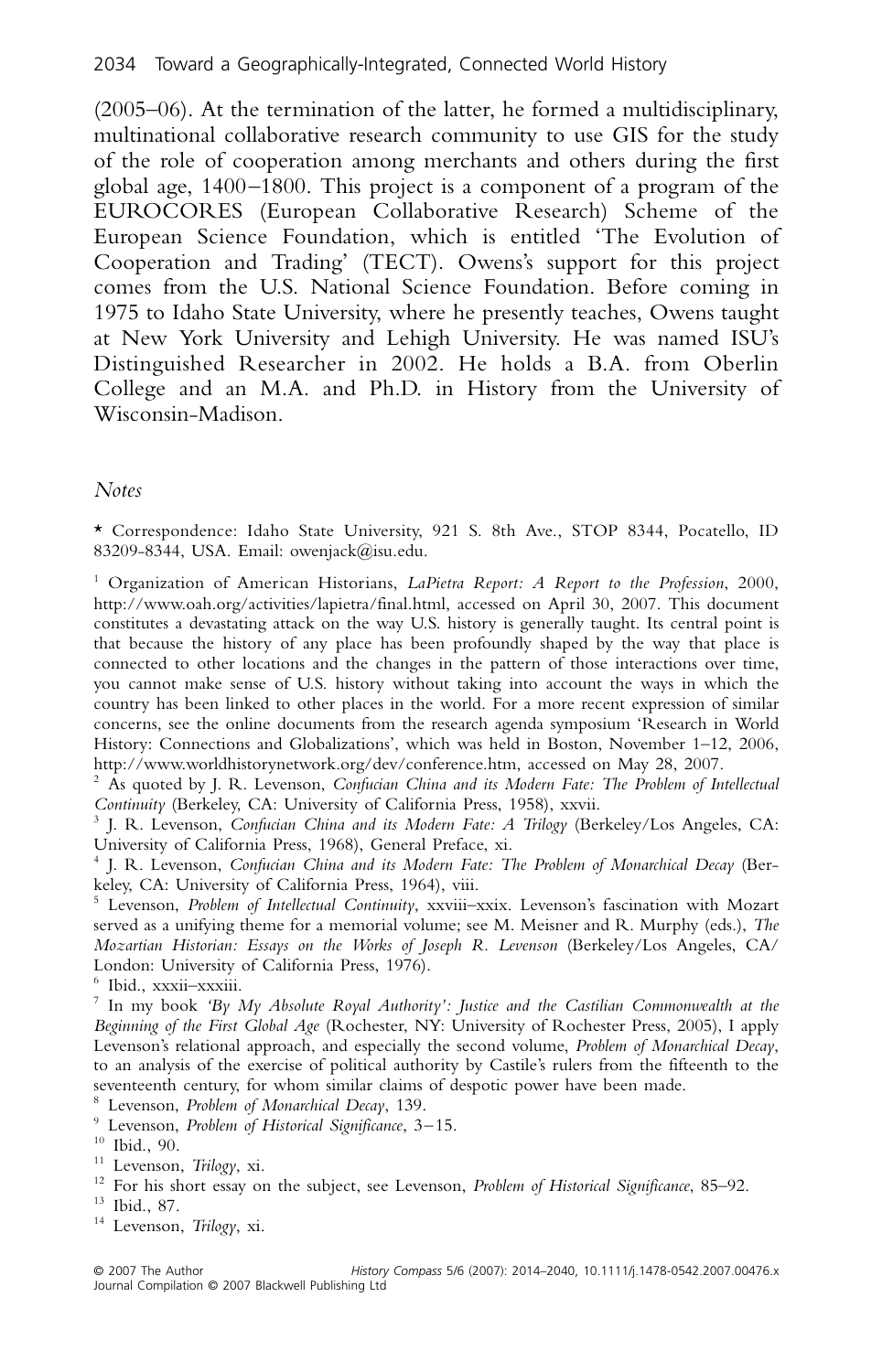<sup>15</sup> I provided Frank with a brief description of Levenson's approach from which he extracted Whitehead's concept of the 'fallacy of misplaced concreteness', which was a phrase Frank particularly liked.

<sup>16</sup> See I. Wallerstein, 'Hold the Tiller Firm: On Method and the Unit of Analysis', in S. K. Sanderson (ed.), *Civilizations and World Systems: Studying World-Historical Change* (Walnut Creek, CA: AltaMira, 1995), 239–47.

<sup>17</sup> Frank erred in neglecting the development of other American resources, which by the 18th century had given merchants based on both sides of the Atlantic other ways to interact with African and Asian economic zones, especially around the Indian Ocean.

 $18$  Frank often talked as though the world system had been the same one for thousands of years, with nothing more than a shifting center. It was as though he thought of this system metaphorically as a kind of net or web, which extended over a large geographic area, with greater densities of production and population and greater trade flows represented by thicker nodes and connecting fibers. Therefore, the major shift in the world economy about 1800 represented a redesign of this web, which he sometimes described as an 'inflection' or 'inclination' of the system, placing the thicker nodes and connecting fibers in the North Atlantic world rather than in Asia. At some level, he recognized that this mental model interfered with his ability to explain this shift in the economic center of the world system because from the mid-1990s, he kept asking me to offer an alternative vision of the system. His interpretive difficulties showed up in a much more pronounced way as he worked on a sequel to *ReORIENT*, which focused on the 19th and early 20th centuries. He lacked effective information management tools to deal with the world system as a complex, dynamic, non-linear one in which periods of instability led to the emergence of new forms and a fundamental, qualitative transformation to a different system. In the next section, I discuss how GIS might be used to understand this type of system and its transformation during a period of instability to a different system.

<sup>19</sup> A. G. Frank, *ReORIENT: Global Economy in the Asian Age* (Berkeley/Los Angeles, CA: University of California Press, 1998), 340–1.

<sup>20</sup> Frank repeatedly taunted me to demonstrate how political institutions and cultural perspectives shaped human action in significant ways in the first global age. Owens, *'By My Absolute Royal Authority'*, constitutes my response. Although Frank read drafts of earlier versions of some chapters, he died five months before the book's publication and was, therefore, unable to subject it to a critical review.

21 A. Bergesen, 'Let's Be Frank about World History', in S. K. Sanderson (ed.), *Civilizations and World Systems: Studying World-Historical Change* (Walnut Creek, CA: AltaMira, 1995), 195–205. Also, see Bergesen, 'Pre vs. Post 1500ers', *Comparative Civilizations Review*, 30 (Spring 1994): 81–90.

<sup>22</sup> For a clear synthesis of work on georeferencing and the implications of the concept, see L. L. Hill, *Georeferencing: The Geographic Associations of Information* (Cambridge, MA: MIT Press, 2006).

<sup>23</sup> At about the same time, a second, revised edition was being published by Armand Colin in Paris in two volumes, but this version had not yet reached the University of Wisconsin library. <sup>24</sup> In cartography, larger scale maps are those that show a smaller geographic area in order to include greater detail and precision. For example, a 1 : 5000 map of a city and its surrounding area is of a larger scale than a 1 : 2,500,000 map, which might be used to represent an entire country. At least in teaching, historians make heavy use of maps, often without enough understanding of cartography to make such instruction as effective as it might be. For a 'short course' on the subject, I recommend reading two books by Mark Monmonnier: *How to Lie with Maps*, 2nd ed (Chicago: University of Chicago Press, 1996); *Mapping it Out: Expository Cartography for the Humanities and Social Sciences* (Chicago: University of Chicago Press, 1993).

25 For a classic discussion of visualization, see R. Arnheim, *Visual Thinking* (Berkeley/Los Angeles, CA: University of California Press, 1969).

26 For these points, I draw on D. J. Staley, *Computers, Visualization, and History: How New Technology will Transform our Understanding of the Past* (Armonk, NY: M. E. Sharpe, 2003). On the importance of designing 'a network-like visual display' of historic information, see Staley's pioneering article, 'Designing and Displaying Historical Information in the Electronic Age', *Perspectives: American Historical Association Newsletter*, 36/9 (1998): 40–4. The phrase 'information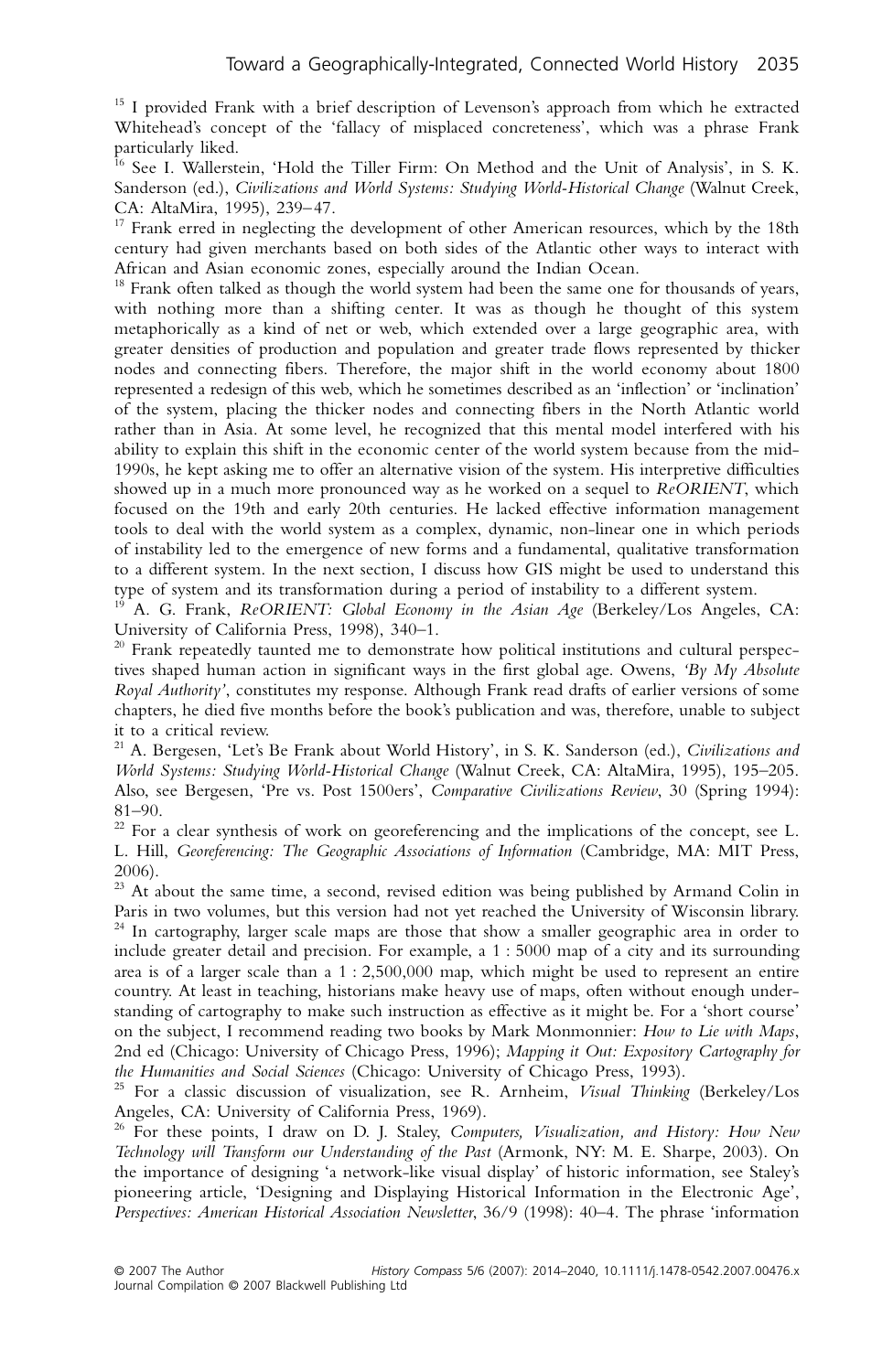design decision' is from page 41 of this article where Staley offers valuable comments about *information*. My comments on visualization are heavily influenced by the work of Mark Gahegan. In the bibliography, see the articles by Gahegan; Gahegan and O'Brien; Gahegan, Wachowicz, Harrower, and Rhyne; Guo, Gahegan, MacEachren, and Zhou; MacEachren, Gahegan, and Pike; MacEachren, Gahegan, Pike, Brewer, Cai, Lengerich, and Hardisty.

<sup>27</sup> [http://www.timemap.net,](http://www.timemap.net) accessed on April 30, 2007. I am grateful to Ian Johnson for providing the images that accompany this article.

 $^{28}$  For a detailed treatment of how one can use currently available GIS software for historical research, see I. N. Gregory, *A Place in History: A Guide to Using GIS in Historical Research* (Oxford: Oxford Books, 2002), [http://ahds.ac.uk/history/creating/guides/gis,](http://ahds.ac.uk/history/creating/guides/gis) accessed on September 10, 2007. For valuable collections of articles, see A. K. Knowles (ed.), *Past Time, Past Place: GIS for History* (Redlands, CA: ESRI Press, 2002); Knowles (ed.), *Emerging Trends in Historical GIS*, special issue of *Historical Geography*, 33 (2005). In the bibliography, see the following notable publications: Ayers and Rubin; Campbell; Cunfer; Donahue; Healey; Heasley; McCormick; Ramankutty and Foley; Siebert; Thomas and Ayers. For examples of GIS-based research projects that are available online, see in the bibliography the *Salem Witch Trials Documentary Archive and Transcription Project* and the *Valley of the Shadow: Two Communities in the American Civil War*. For examples of large infrastructure projects, see in the bibliography the *China Historical GIS* and the *Great Britain Historical GIS*.

<sup>29</sup> Much of this demonstration was based on a paper, 'Community-integrated GIS for Land Reform in Mpumalanga Province, South Africa', that Daniel Weiner and Trevor Harris presented in June 1999 to the International Conference on Geographic Information and Society at the University of Minnesota, Minneapolis. On the basic concepts of this type of work, see T. M. Harris, D. Weiner, T. Warner, and R. Levin, 'Pursuing Social Goals through Participatory GIS: Redressing South Africa's Historical Political Ecology', in J. Pickles (ed.), *Ground Truth: The Social Implications of Geographic Information Systems* (New York, NY: Guilford, 1995), 196–222; T. Harris and D. Weiner, 'Empowerment, Marginalization and Community-Integrated GIS', *Cartography and Geographic Information Systems*, 25/2 (1998): 67–76.

<sup>30</sup> See D. Weiner, T. Harris, and W. Craig, 'Community Participation and Geographic Information Systems', in W. J. Craig, T. M. Harris, and D. Weiner (eds.), *Community Participation and Geographic Information Systems* (London: Taylor and Francis, 2002), 3–16. This collection contains a number of interesting papers on this subject.

 $31$  As is common in many other disciplines, historians will deposit copies of their data sets in online repositories to make them available to others. As an example of such an institution, see the Inter-University Consortium for Political and Social Research (ICPSR) of the University of Michigan's Institute for Social Research (ISR; [http://www.icpsr.umich.edu/\).](http://www.icpsr.umich.edu/) Like researchers in other disciplines that rely on shared data, historians will have to develop standards for data sharing and joint publication.

 $32$  Information about this program, the M.A. in Historical Resources Management, can be obtained by visiting the Web site of the History Department of Idaho State University at [www.isu.edu/history/](http://www.isu.edu/history/) or by contacting the graduate program director, Kevin Marsh marskevi@isu.edu.

<sup>33</sup> Frank does a pretty good job of explaining the deficiencies of Marxism and other linear theories of the development of the state, capitalism, civilizations, and the modern individual. One of the best written exposés of psychoanalysis by an expert on serious mental illness is E. F. Torrey, *Freudian Fraud: The Malignant Effect of Freud's Theory on American Thought and Culture* (New York, NY: HarperCollins, 1992). A favorable overview of this geographic literature by an insider is E. Sheppard, 'Knowledge Production through Critical GIS: Genealogy and Prospects', *Cartographica*, 40/4 (2005): 5–21. An excellent review of feminist critiques of GIS is provided by M.-P. Kwan, 'Feminist Visualization: Re-Envisioning GIS as a Method in Feminist Geographic Research', *Annals of the Association of American Geographers*, 92/4 (2002): 645–61. Kwan uses her literature review to launch a discussion of her own fascinating work on visualizing in both space and time the everyday activities of women. Sheppard identifies himself with the critical theory of the Frankfurt School. This body of thought is a good example of the use of multiple *ad hoc* explanations to salvage failed theories, Marxism and psychoanalysis, to the point where they become irrefutable and, therefore, useless. The only sensible thing to do is walk away.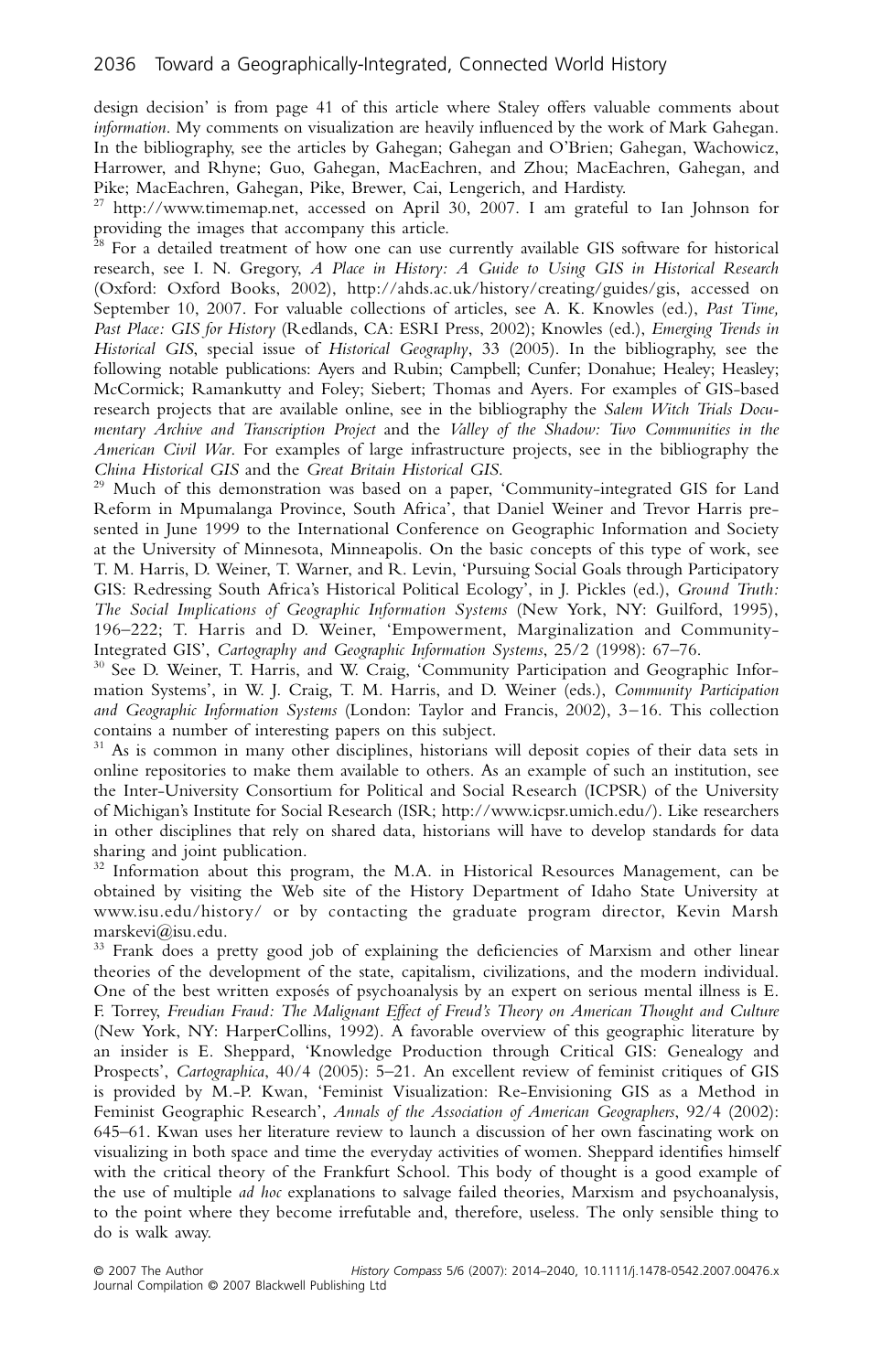34 In 2003, our department added Kevin Marsh, an environmental historian concerned about how decisions are made about wilderness and forest management, who is graduate program director, and Erika Kuhlman, who replaced Laura as co-director of Women's Studies and leads the department's program to design interactive, GIS-based modules to support standards-based secondary school history instruction, enhance spatial awareness, and disseminate an understanding of GIS technology. Both are active in community organizing to revitalize urban core neighborhoods. Kevin recently published a brief overview of 'The Triangle' area, which was Pocatello's most ethnically diverse neighborhood for much of the city's history and the home of Idaho's largest African American population. In 2007, the department added to the graduate program faculty Sarah Hinman, an expert on the use of GIS to study historic public health problems in racially diverse U.S. cities. The department also includes Ronald Hatzenbuehler, an expert on database design and the use of quantitative data for historical research, Stephanie Christelow, an expert on Norman England who is interested in using GIS to visualize historic landscapes, and Allan Christelow, who works on both North and West Africa and whose research often focuses on the importance of place for an understanding of Islam.

35 On this difficulty, see M. Goodchild, 'GIScience, Geography, Form, and Process', *Annals of the Association of American Geographers*, 94/4 (2004): 709–14; D. J. Peuquet, *Representations of Space and Time* (New York, NY: Guilford Press, 2002). For an overview of the problems driving current developments in GIS and cartographic visualization, see R. B. McMaster and E. L. Usery (eds.), *A Research Agenda for Geographic Information Science* (Boca Raton, FL: CRC Press, 2005).

36 M. W. Lewis and K. E. Wigen, *The Myth of Continents: A Critique of Metageography* (Berkeley/ Los Angeles, LA/London: University of California Press, 1997).

37 On this point, see the argument in D. R. Ringrose, *Spain, Europe, and the 'Spanish Miracle', 1700–1900* (New York, NY: Cambridge University Press, 1996). This book deserves to be much better known by world historians. For a critique of Ringrose's method of describing interactions, see the review of J. B. Owens in *American Historical Review*, 102/3 ( June 1997): 833–34.

38 K. E. Wigen, 'Bringing the World Back in: Meditations on the Space-Time of Japanese Early Modernity', *Research Papers in Asian/Pacific Studies* (Durham, NC: Duke University, Asian/ Pacific Institute, 1995).

39 Python: [http://www.python.org/,](http://www.python.org/) accessed on May 28, 2007.

 $40$  This visualization of change might be accomplished by animating the data or by using space as a metaphor for time to visualize change over time as change in some three-dimensional surface or geometric object.

<sup>41</sup> For examples of possible mathematical expressions of the evolution of the complex human communities with which world historians deal, see in the bibliography the works by Dendrinos and Sonis; Hewings, Sonis, and Boyce; Puu; Rosser and Rosser; Sonis; Sonis and Hewings. These expressions do not neglect cultural factors. For example, Michael Sonis is engaged in an analysis of the diffusion of ideologies that help shape 'aggressive intolerance'; see M. Sonis, 'Major Actors in Innovation Diffusion Process', in M. Fischer and J. Froelich (eds.), *Complexity, Knowledge and Innovation Systems* (Berlin/Heidelberg/New York, NY: Springer-Verlag, 2001), 317–41.

 $42$  Even in its static form, GIS software usually provided a number of interpolation tools to make use of incomplete data. In order to accomplish useful results with such fragmented and imprecise data, historians will often need to work in collaboration with experts on natural language, artificial intelligence, and advanced cognitive science. The issue is so important within Geographic Information Science that *uncertainty* has emerged as a significant research topic; see J. Zhang and M. F. Goodchild, *Uncertainty in Geographical Information* (London: Taylor & Francis, 2002).

<sup>43</sup> This type of process in dynamic, non-linear systems is clearly explained by Swedish economist Tönu Puu, with mathematical expressions, in chapter 12 of his *Attractors, Bifurcations and Chaos: Non-Linear Phenomena in Economics*, 2nd rev. ed (Berlin/Heidelberg: Springer-Verlag, 2003), and without the mathematical expressions, in chapter 7 of his *Arts, Sciences, and Economics: A Historical Safari* (Berlin/Heidelberg: Springer-Verlag, 2006). Hermann Haken's own statement of this principle of dynamic, non-linear systems is his *Advanced Synergetics* (Berlin/Heidelberg: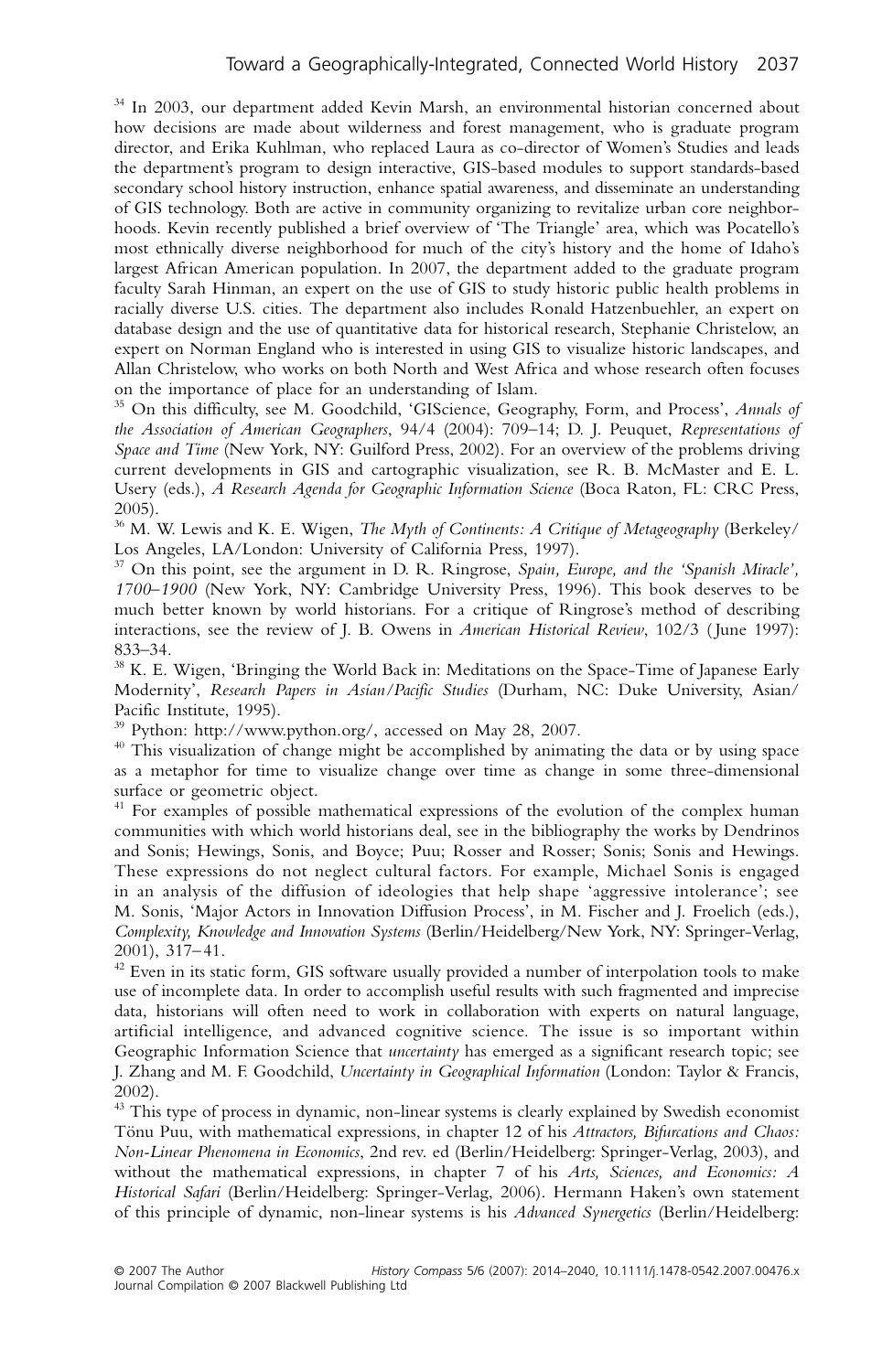Springer-Verlag, 1983). An interesting 'Systems Thinking' software, STELLA, is produced by the company isee systems: [http://ahds.ac.uk/history/creating/guides/gis,](http://ahds.ac.uk/history/creating/guides/gis) accessed on September 10, 2007 (I thank ESRI's Bob Booth for this valuable reference).

44 The projects of the TECT program are funded by the European Science Foundation and the national funding agencies of participating countries. For my contribution, I will receive \$394,000 over three years from the U.S. National Science Foundation (NSF), for which I am very grateful.

45 On such 'big history', see D. Christian, *Maps of Time: An Introduction to Big History* (Berkeley/ Los Angeles, CA: University of California Press, 2004).

## *Bibliography*

- Arnheim, R., *Visual Thinking* (Berkeley/Los Angeles, CA: University of California Press, 1969).
- Ayers, E. L., and Rubin, A. S., *Valley of the Shadow: Two Communities in the American Civil War* (New York, NY: W. W. Norton & Co., 2000).
- Bergesen, A., 'Pre vs. Post 1500ers', *Comparative Civilizations Review*, 30 (Spring 1994): 81–90.
- Bergesen, A., 'Let's Be Frank about World History', in S. K. Sanderson (ed.), *Civilizations and World Systems: Studying World-Historical Change* (Walnut Creek, CA: AltaMira, 1995), 195– 205.
- Braudel, F., *La Méditerranée et le monde méditerranéen à l'époque de Philippe II* (Paris: Armand Colin, 1949).
- Braudel, F., *La Méditerranée et le monde méditerranéen à l'époque de Philippe II*, 2nd rev. ed, 2 vols. (Paris: Armand Colin, 1966).
- Braudel, F., *The Mediterranean and the Mediterranean World in the Age of Philip II*, trans. S. Reynolds, 2 vols. (New York, NY: Harper and Row, 1972).
- Campbell, B. M. S., *English Seigniorial Agriculture 1250–1450* (Cambridge: Cambridge University Press, 2000).
- *China Historical GIS*, Harvard University, dir. P. K. Bol, [http://www.fas.harvard.edu/~chgis,](http://www.fas.harvard.edu/~chgis) accessed on April 30, 2007.
- Christian, D., *Maps of Time: An Introduction to Big History* (Berkeley/Los Angeles, CA: University of California Press, 2004).
- Craig, W. J., Harris, T. M., and Weiner, D. (eds.), *Community Participation and Geographic Information Systems* (London: Taylor and Francis, 2002).
- Cunfer, G., *On the Great Plains: Agriculture and Environment* (College Station, TX: Texas A&M Press, 2005).
- Dendrinos, D., and Sonis, M., *Chaos and Socio-spatial Dynamics*, Applied Mathematical Sciences 86 (New York, NY/Berlin/Heidelberg/London/Paris/Tokyo/Hong Kong: Springer-Verlag, 1990).
- Donahue, B., *The Great Meadow: Farmers and the Land in Colonial Concord* (New Haven, CT: Yale University Press, 2004).
- Frank, A. G., *ReORIENT: Global Economy in the Asian Age* (Berkeley/Los Angeles, CA: University of California Press, 1998).
- Gahegan, M. N., 'Four Barriers to the Development of Effective Exploratory Visualization Tools for the Geosciences', *International Journal of Geographic Information Science*, 13/4 (1999): 289–310.
- Gahegan, M. N., 'The Case for Inductive and Visual Techniques in the Analysis of Spatial Data', *Geographical Systems*, 7/2 (2000): 77–83.
- Gahegan, M. N., and O'Brien, D. L., 'A Strategy and Architecture for the Visualisation of Complex Geographical Datasets', *International Journal of Pattern Recognition and Artificial Intelligence*, 11/2 (1997): 239–61.
- Gahegan, M., Wachowicz, M., Harrower, M., and Rhyne, T., 'The Integration of Geographic Visualization with Knowledge Discovery in Databases and Geocomputation', *Cartography and Geographic Information Science*, 28/1 (2001): 29–44.
- Goodchild, M., 'GIScience, Geography, Form, and Process', *Annals of the Association of American Geographers*, 94/4 (2004): 709–14.
- *Great Britain Historical GIS*, University of Portsmouth, dir. H. R. Southall, [http://](http://www.gbhgis.org) [www.gbhgis.org](http://www.gbhgis.org) and [http://www.visionofbritain.org.uk,](http://www.visionofbritain.org.uk) both accessed on April 30, 2007.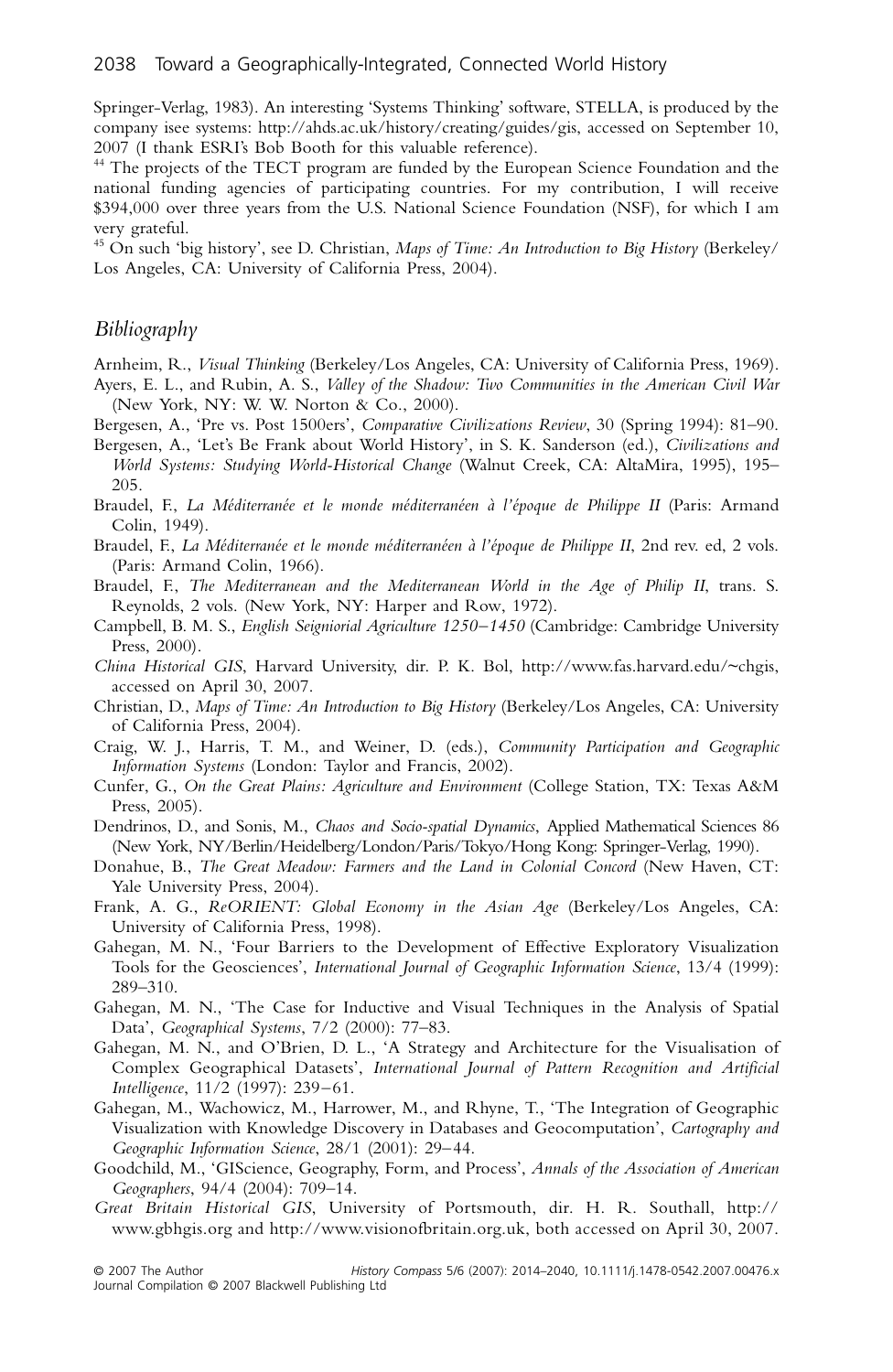- Gregory, I. N., *A Place in History: A Guide to Using GIS in Historical Research* (Oxford: Oxford Books, 2002), [http://hds.essex.ac.uk/g2gp/gis/index.asp,](http://hds.essex.ac.uk/g2gp/gis/index.asp) accessed on April 30, 2007.
- Guo, D., Gahegan, M., MacEachren, A. M., and Zhou, B., 'Multivariate Analysis and Geovisualization with an Integrated Geographic Knowledge Discovery Approach', *Cartography and Geographic Information Science*, 32/2 (2005): 113–32.
- Haken, H., *Advanced Synergetics* (Berlin/Heidelberg: Springer-Verlag, 1983).
- Harris, T. and Weiner, D., 'Empowerment, Marginalization and Community-Integrated GIS', *Cartography and Geographic Information Systems*, 25/2 (1998): 67–76.
- Harris, T. M., Weiner, D., Warner, T., and Levin, R., 'Pursuing Social Goals through Participatory GIS: Redressing South Africa's Historical Political Ecology', in J. Pickles (ed.), *Ground Truth: The Social Implications of Geographic Information Systems* (New York, NY: Guilford, 1995), 196–222.
- Healey, R. G., *The Pennsylvanian Anthracite Coal Industry 1860–1902* (Scranton, PA: University of Scranton Press, 2007).
- Heasley, L., 'Shifting Boundaries on a Wisconsin Landscape: Can GIS Help Historians Tell a Complicated Story?' *Human Ecology*, 31/2 (2003).
- Hewings, G. J. D., Sonis, M., and Boyce, D. (eds.), *Trade, Networks, and Hierarchies: Integrated Approaches to Modeling Regional and Interregional Economies* (Heidelberg/New York, NY: Springer Verlag, 2001).
- Hill, L. L., *Georeferencing: The Geographic Associations of Information* (Cambridge, MA: MIT Press, 2006).
- Knowles, A. K. (ed.), *Past Time, Past Place: GIS for History* (Redlands, CA: ESRI Press, 2002).
- Knowles, A. K. (ed.), *Emerging Trends in Historical GIS*, special issue of *Historical Geography*, 33 (2005).
- Kwan, M.-P., 'Feminist Visualization: Re-Envisioning GIS as a Method in Feminist Geographic Research', *Annals of the Association of American Geographers*, 92/4 (2002): 645–61.
- Levenson, J. R., *Confucian China and its Modern Fate: The Problem of Intellectual Continuity* (Berkeley, CA: University of California Press, 1958).
- Levenson, J. R., *Confucian China and its Modern Fate: The Problem of Monarchical Decay* (Berkeley, CA: University of California Press, 1964).
- Levenson, J. R., *Confucian China and its Modern Fate: The Problem of Historical Significance* (Berkeley, CA: University of California Press, 1965).
- Levenson, J. R., *Confucian China and its Modern Fate: A Trilogy* (Berkeley/Los Angeles, CA: University of California Press, 1968).
- Lewis, M. W., and Wigen, K. E., *The Myth of Continents: A Critique of Metageography* (Berkeley/ Los Angeles, CA: University of California Press, 1997).
- McCormick, M., *Origins of the European Economy: Communications and Commerce, A.D. 300–900* (Cambridge: Cambridge University Press, 2001).
- MacEachren, A. M., Gahegan, M., and Pike, W., 'Geovisualization for Constructing and Sharing Concepts', *Proceedings of the National Academy of Science*, 101/Suppl. 1 (2004): 5279–86.
- MacEachren, A., Gahegan, M., Pike, W., Brewer, I., Cai, G., Lengerich, E., and Hardisty, F., 'Geovisualization for Knowledge Construction and Decision Support', *IEEE Computer Graphics and Applications*, Jan/Feb (2004): 13–17.
- McMaster, R. B., and Usery, E. L. (eds.), *A Research Agenda for Geographic Information Science* (Boca Raton, FL: CRC Press, 2005).
- Meisner, M., and Murphy, R. (eds.), *The Mozartian Historian: Essays on the Works of Joseph R. Levenson* (Berkeley/Los Angeles, CA/London: University of California Press, 1976).
- Monmonnier, M., *Mapping it Out: Expository Cartography for the Humanities and Social Sciences* (Chicago, IL: University of Chicago Press, 1993).
- Monmonnier, M., *How to Lie with Maps*, 2nd ed (Chicago, IL: University of Chicago Press, 1996).
- Organization of American Historians, *LaPietra Report: A Report to the Profession*, 2000, [http://](http://www.oah.org/activities/lapietra/final.html) [www.oah.org/activities/lapietra/final.html,](http://www.oah.org/activities/lapietra/final.html) accessed on April 30, 2007.
- Owens, J. B., *Rebelión, monarquía y oligarquía murciana en la época de Carlos V* (Murcia: Universidad de Murcia, 1980).
- Owens, J. B., 'Review of D. R. Ringrose, *Spain, Europe, and the "Spanish Miracle," 1700–1900*', *American Historical Review* 102/3 ( June 1997): 833–4.
- Owens, J. B., *'By My Absolute Royal Authority': Justice and the Castilian Commonwealth at the Beginning of the First Global Age* (Rochester, NY: University of Rochester Press, 2005).